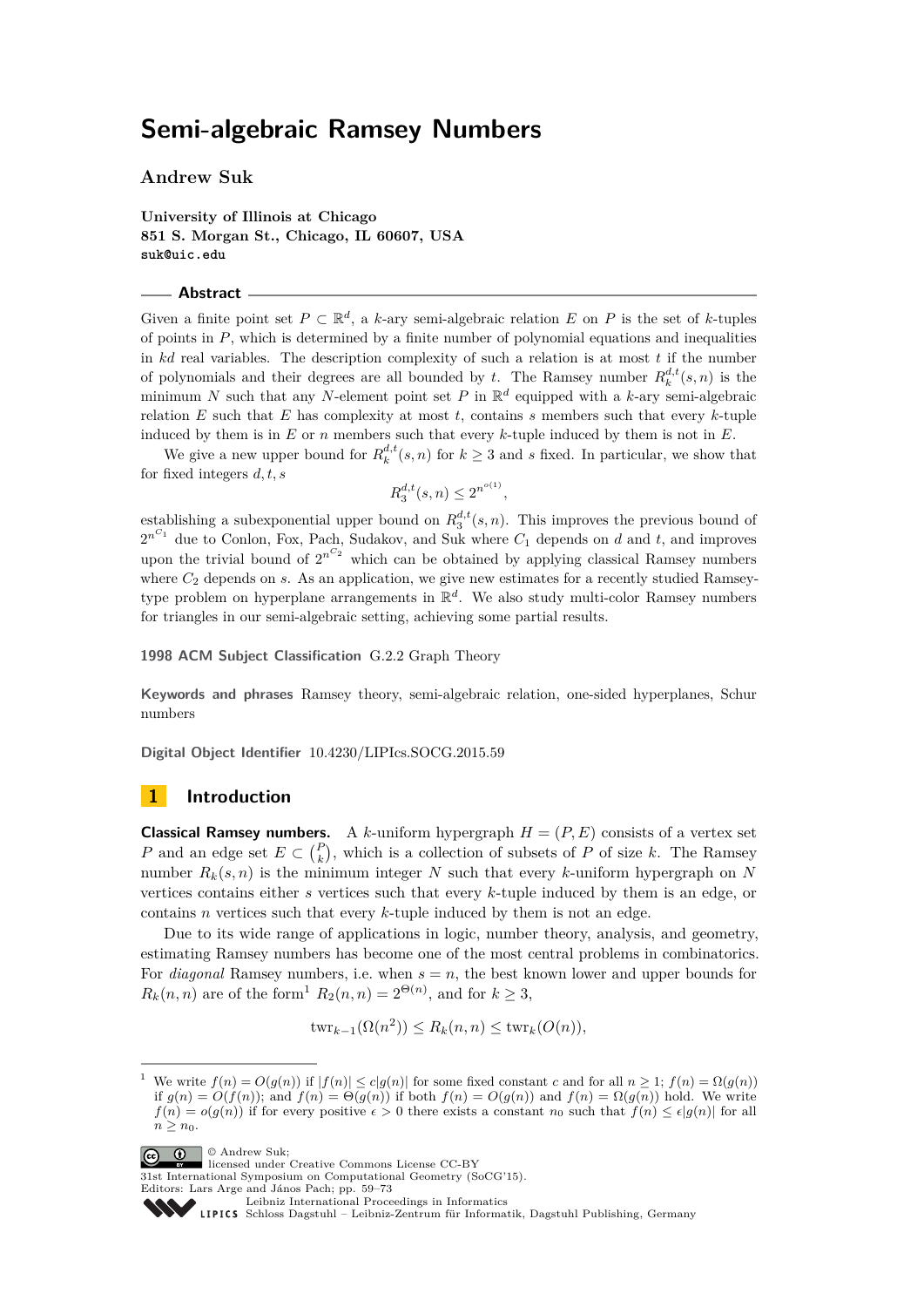where the tower function  $\textrm{twr}_k(x)$  is defined by  $\textrm{twr}_1(x) = x$  and  $\textrm{twr}_{i+1} = 2^{\textrm{twr}_i(x)}$  (see [\[21,](#page-14-1) [18,](#page-13-0) [19,](#page-13-1) [20\]](#page-14-2)). Erdős, Hajnal, and Rado [\[19\]](#page-13-1) conjectured that  $R_k(n,n) = \text{twr}_k(\Theta(n))$ , and Erdős offered a \$500 reward for a proof. Despite much attention over the last 50 years, the exponential gap between the lower and upper bounds for  $R_k(n,n)$ , when  $k \geq 3$ , remains unchanged.

The *off-diagonal* Ramsey numbers, i.e.  $R_k(s, n)$  with *s* fixed and *n* tending to infinity, has also been extensively studied. Unlike  $R_k(n, n)$ , the lower and upper bounds for  $R_k(s, n)$ are much more comparable. It is known [\[5,](#page-13-2) [25,](#page-14-3) [8,](#page-13-3) [9\]](#page-13-4) that  $R_2(3, n) = \Theta(n^2/\log n)$  and, for fixed *s >* 3

<span id="page-1-0"></span>
$$
\Omega\left(n^{\frac{s+1}{2}-\epsilon}\right) \le R_2(s,n) \le O\left(n^{s-1}\right),\tag{1}
$$

where  $\epsilon > 0$  is an arbitrarily small constant. Combining the upper bound in [\(1\)](#page-1-0) with the results of Erdős, Hajnal, and Rado [\[20,](#page-14-2) [19\]](#page-13-1) demonstrates that

$$
twr_{k-1}(\Omega(n)) \le R_k(s, n) \le twr_{k-1}(O(n^{2s-4})),
$$
\n(2)

for  $k \geq 3$  and  $s \geq 2^k$ . See Conlon, Fox, and Sudakov [\[14\]](#page-13-5) for a recent improvement.

**Semi-algebraic setting.** In this paper, we continue a sequence of recent works on Ramsey numbers for *k*-ary semi-algebraic relations  $E$  on  $\mathbb{R}^d$  (see [\[10,](#page-13-6) [17,](#page-13-7) [13,](#page-13-8) [33\]](#page-14-4)). Before we give its precise definition, let us recall two classic Ramsey-type theorems of Erdős and Szekeres.

<span id="page-1-1"></span>**► Theorem 1** ([\[21\]](#page-14-1)). For  $N = (s - 1)(n - 1) + 1$ , let  $P = (p_1, \ldots, p_N) \subset \mathbb{R}$  be a sequence of *N distinct real numbers. Then P contains either an increasing subsequence of length s, or a decreasing subsequence on length n.*

In fact, there are now at least 6 different proofs of Theorem [1](#page-1-1) (see [\[32\]](#page-14-5)). The other well-known result from [\[21\]](#page-14-1) is the following theorem, which is often referred to as the Erdős-Szekeres cups-caps Theorem. Let  $X$  be a finite point set in the plane in general position.<sup>[2](#page-1-2)</sup> We say that  $X = (p_{i_1}, \ldots, p_{i_s})$  forms an *s*-*cup* (*s*-*cap*) if *X* is in convex position and its convex hull is bounded above (below) by a single edge.

<span id="page-1-3"></span>▶ **Theorem 2** ([\[21\]](#page-14-1)). For  $N = \binom{n+s-4}{s-2} + 1$ , let  $P = (p_1, \ldots, p_N)$  be a sequence of *N* points *in the plane in general position. Then P contains either an s-cup or an n-cap.*

Theorems [1](#page-1-1) and [2](#page-1-3) can be generalized using the following semi-algebraic framework. Let  $P = \{p_1, \ldots, p_N\}$  be a sequence of *N* points in  $\mathbb{R}^d$ . Then we say that  $E \subset {P \choose k}$ is a *semi-algebraic relation* on *P* with *complexity* at most *t*, if there are *t* polynomials  $f_1, \ldots, f_t \in \mathbb{R}[x_1, \ldots, x_{kd}]$  of degree at most *t*, and a Boolean function  $\Phi$  such that for  $1 \leq i_1 < \cdots < i_k \leq N,$ 

$$
(p_{i_1},..., p_{i_k}) \in E \Leftrightarrow \Phi(f_1(p_{i_1},..., p_{i_k}) \ge 0,..., f_t(p_{i_1},..., p_{i_k}) \ge 0) = 1.
$$

We say that the relation  $E \subset {P \choose k}$  is *symmetric* if  $(p_{i_1}, \ldots, p_{i_k}) \in E$  iff for all permutation  $\pi$ ,

$$
\Phi(f_1(p_{\pi(i_1)},\ldots,p_{\pi(i_k)})\geq 0,\ldots,f_t(p_{\pi(i_1)},\ldots,p_{\pi(i_k)})\geq 0)=1.
$$

Point sets  $P \subset \mathbb{R}^d$  equipped with a *k*-ary semi-algebraic relation  $E \subset {P \choose k}$  are often used to model problems in discrete geometry, where the dimension  $d$ , uniformity  $k$ , and complexity

<span id="page-1-2"></span><sup>2</sup> No two members share the same *x*-coordinate, and no three members are collinear.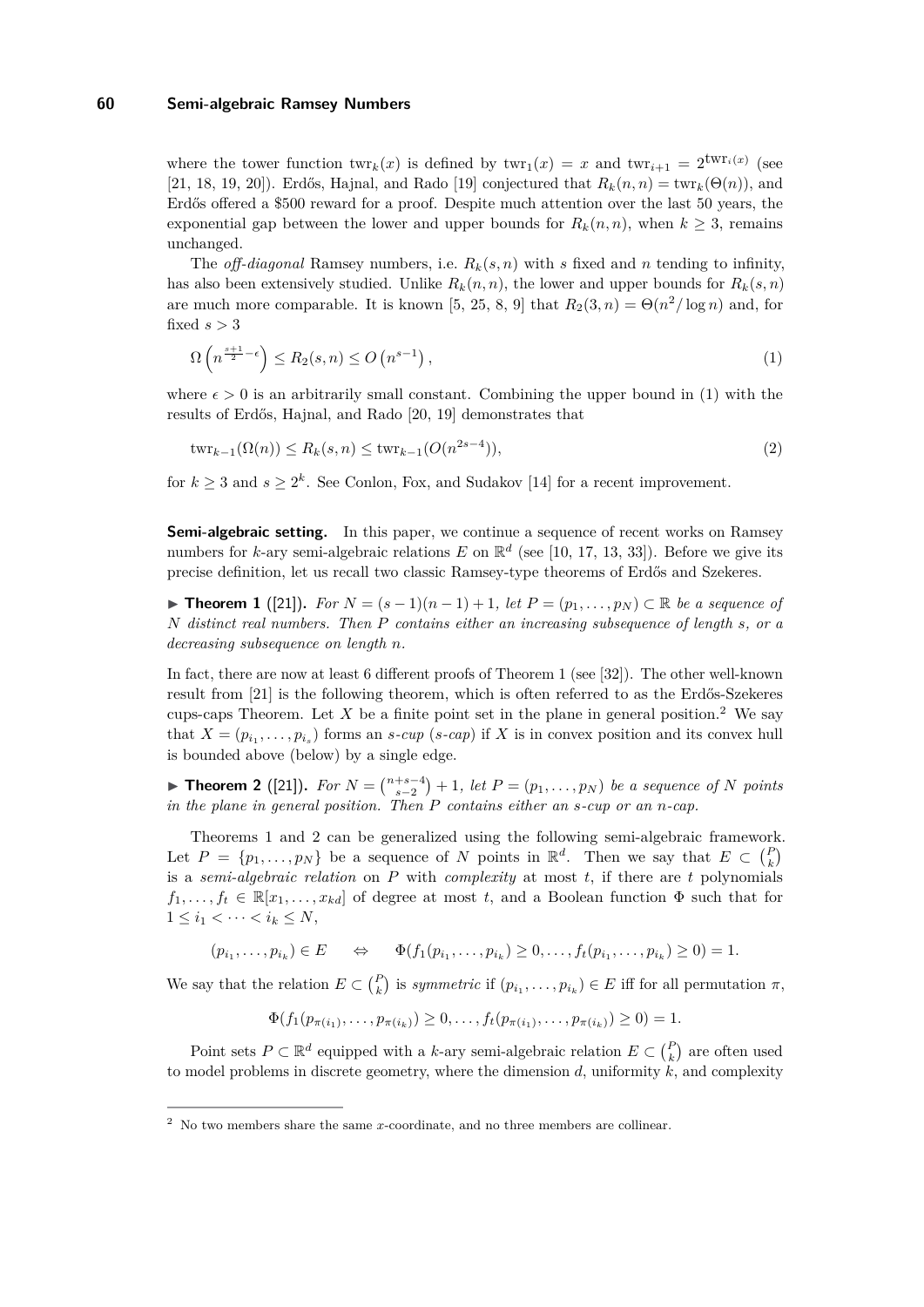*t* are considered fixed but arbitrarily large constants. Since we can always make any relation *E* symmetric by increasing its complexity to  $t' = t'(k, d, t)$ , we can therefore simplify our presentation by only considering symmetric relations.

Let  $R_k^{d,t}(s, n)$  be the minimum integer *N* such that every *N*-element point set *P* in  $\mathbb{R}^d$ equipped with a *k*-ary (symmetric) semi-algebraic relation  $E \subset {P \choose k}$ , which has complexity at most *t*, contains *s* points such that every *k*-tuple induced by them is in *E*, or contains *n* points such that no *k*-tuple induced by them is in *E*. Alon, Pach, Pinchasi, Radoičić, and Sharir [\[6\]](#page-13-9) showed that for  $k = 2$ , we have

$$
R_2^{d,t}(n,n) \le n^C,\tag{3}
$$

where  $C = C(d, t)$ . Roughly speaking,  $C \approx t\binom{d+t}{t}$ . Conlon, Fox, Pach, Sudakov, and Suk showed that one can adapt the Erdős-Rado argument in [\[20\]](#page-14-2) and establish the following recursive formula for  $R_k^{d,t}(s,n)$ .

<span id="page-2-1"></span>▶ **Theorem 3** ([\[13\]](#page-13-8)). *Set*  $M = R_{k-1}^{d,t}(s-1, n-1)$ *. Then for every*  $k ≥ 3$ *,* 

<span id="page-2-0"></span>
$$
R_k^{d,t}(s,n) \le 2^{C_1 M \log M},
$$

*where*  $C_1 = C_1(k, d, t)$ *.* 

Together with [\(3\)](#page-2-0) we have  $R_k^{d,t}(n,n) \leq \text{twr}_{k-1}(n^C)$ , giving an exponential improvement over the Ramsey numbers for general *k*-uniform hypergraphs. Conlon et al. [\[13\]](#page-13-8) also gave a construction of a geometric example that provides a  $\text{twr}_{k-1}(\Omega(n))$  lower bound, demonstrating that  $R_k^{d,t}(n, n)$  does indeed grow as a  $(k-1)$ -fold exponential tower in *n*.

However, off-diagonal Ramsey numbers for semi-algebraic relations are much less understood. The best known upper bound for  $R_k^{d,t}(s, n)$  is essentially the trivial bound

<span id="page-2-2"></span>
$$
R_k^{d,t}(s,n) \le \min\left\{ R_k^{d,t}(n,n), R_k(s,n) \right\}.
$$

The crucial case is when  $k = 3$ , since any significant improvement on estimating  $R_3^{d,t}(s,n)$ could be used in combination with Theorem [3](#page-2-1) to obtain a better bound for  $R_k^{d,t}(s,n)$ , for  $k \geq 4$ . The trivial bound implies that

$$
R_3^{d,t}(s,n) \le 2^{n^C},\tag{4}
$$

where *C* is a large constant depending on *d, t,* and *s*.

The main difficulty in improving [\(4\)](#page-2-2) is that the Erdős-Rado upper bound argument [\[20\]](#page-14-2) will not be effective. Roughly speaking, the Erdős-Rado argument reduces the problem from 3-uniform hypergraphs to graphs, producing a recursive formula similar to Theorem [3.](#page-2-1) This approach has been used repeatedly by many researchers to give upper bounds on Ramsey-type problems arising in triple systems [\[14,](#page-13-5) [13,](#page-13-8) [33,](#page-14-4) [30\]](#page-14-6). However, it is very unlikely that any variant of the Erdős-Rados upper bound argument will establish a subexponential upper bound for  $R_3^{d,t}(s,n)$ .

With a more novel approach, our main result establishes the following improved upper bound for  $R_3^{d,t}(s,n)$ , showing that the function  $R_3^{d,t}(s,n)$  is indeed subexponential in *n*.

<span id="page-2-3"></span>▶ **Theorem 4.** For fixed integers  $d, t \ge 1$  and  $s \ge 4$ , we have  $R_3^{d,t}(s,n) \le 2^{n^{\circ(1)}}$ . More *precisely,*

$$
R^{d,t}_3(s,n) \leq 2^{2^{c\sqrt{(\log n)(\log\log n)}}},
$$

*where*  $c = c(d, t, s)$ *.*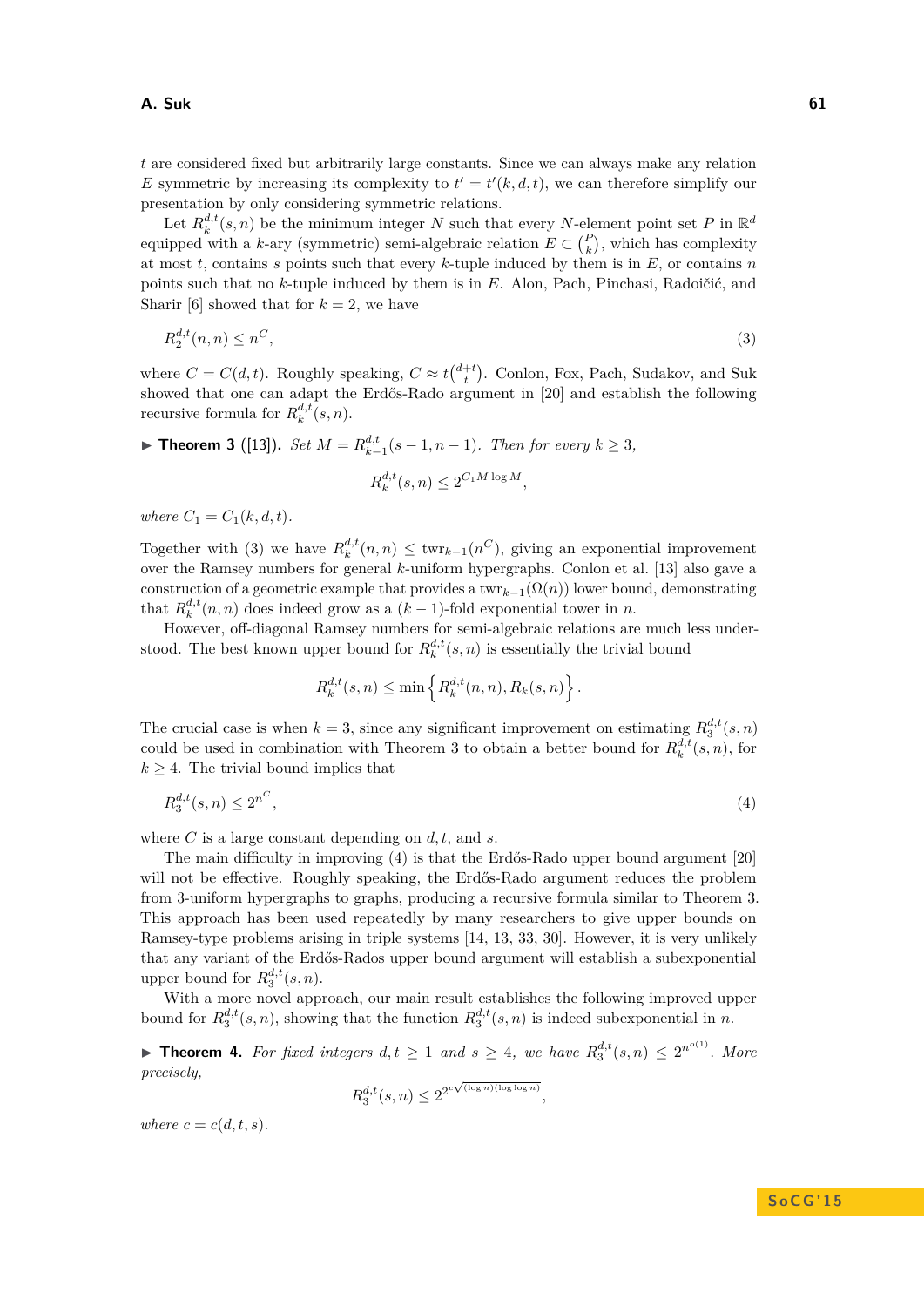Combining Theorems [4](#page-2-3) and [3](#page-2-1) we have the following.

<span id="page-3-0"></span>▶ **Corollary 5.** *For fixed integers*  $d, t \ge 1, k \ge 3$ *, and*  $s \ge k + 1$ *, we have* 

$$
R_k^{d,t}(s,n) \le \text{twr}_{k-1}(n^{o(1)}).
$$

For  $d \geq 2$  and  $t \geq 1$ , the classic cups-caps construction of Erdős and Szekeres [\[21\]](#page-14-1) shows that  $R_3^{d,t}(s,n) \geq \Omega(n^{s-2})$ , and together with the semi-algebraic stepping-up lemma proven in [\[13\]](#page-13-8) (see also [\[16\]](#page-13-10)) we have  $R_k^{d,t}(s, n) \ge \text{twr}_{k-2}(\Omega(n^{s-2}))$  for  $s, d \ge 2^k$ .

In Section [5,](#page-10-0) we give an application of Theorem [4](#page-2-3) to a recently studied problem on hyperplane arrangements in R *d* .

**Monochromatic triangles.** Let  $R_2(s;m) = R_2(s,\ldots,s)$  $\sum_{m}$ ) denote the smallest integer *N* such that any *m*-coloring on the edges of the complete *N*-vertex graph contains a monochromatic clique of size *s*, that is, a set of *s* vertices such that every pair from this set has the same color. For the case  $s = 3$ , the Ramsey number  $R_2(3; m)$  has received a lot of attention over the last 100 years due to its application in additive number theory [\[31\]](#page-14-7) (more details are given in Section [6.1\)](#page-12-0). It is known (see [\[24,](#page-14-8) [31\]](#page-14-7)) that

$$
\Omega(3.19m) \le R_2(3; m) \le O(m!).
$$

Our next result states that we can improve the upper bound on  $R_2(3; m)$  in our semialgebraic setting. More precisely, let  $R_2^{d,t}(3;m)$  be the minimum integer *N* such that every *N*element point set *P* in  $\mathbb{R}^d$  equipped with symmetric semi-algebraic relations  $E_1, \ldots, E_m \subset {P \choose 2}$ , such that each  $E_i$  has complexity at most  $t$  and  $\binom{P}{2} = E_1 \cup \cdots \cup E_m$ , contains three points such that every pair induced by them belongs to  $E_i$  for some fixed *i*.

<span id="page-3-1"></span>▶ **Theorem 6.** *For fixed*  $d, t > 1$  *we have* 

$$
R_2^{d,t}(3;m) < 2^{O(m \log \log m)}.
$$

We also show that for fixed  $d \geq 1$  and  $t \geq 5000$ , the function  $R_2^{d,t}(3;m)$  does indeed grow exponentially in *m*.

<span id="page-3-2"></span>▶ **Theorem 7.** *For*  $d > 1$  *and*  $t > 5000$  *we have* 

$$
R_2^{d,t}(3;m) \ge c(1681)^{m/7} \ge c(2.889)^m,
$$

*where c is an absolute constant.*

**Organization.** In the next two sections, we recall several old theorems on the arrangement of surfaces in  $\mathbb{R}^d$  and establish a result on point sets equipped with multiple binary relations. In Section [4,](#page-7-0) we combine the results from Sections [2](#page-4-0) and [3](#page-6-0) to prove our main result, Theorem [4.](#page-2-3) We discuss a short proof of our application in Section [5,](#page-10-0) and our results on monochromatic triangles in Section [6.](#page-11-0)

We systemically omit floor and ceiling signs whenever they are not crucial for the sake of clarity of our presentation. All logarithms are assumed to be base 2.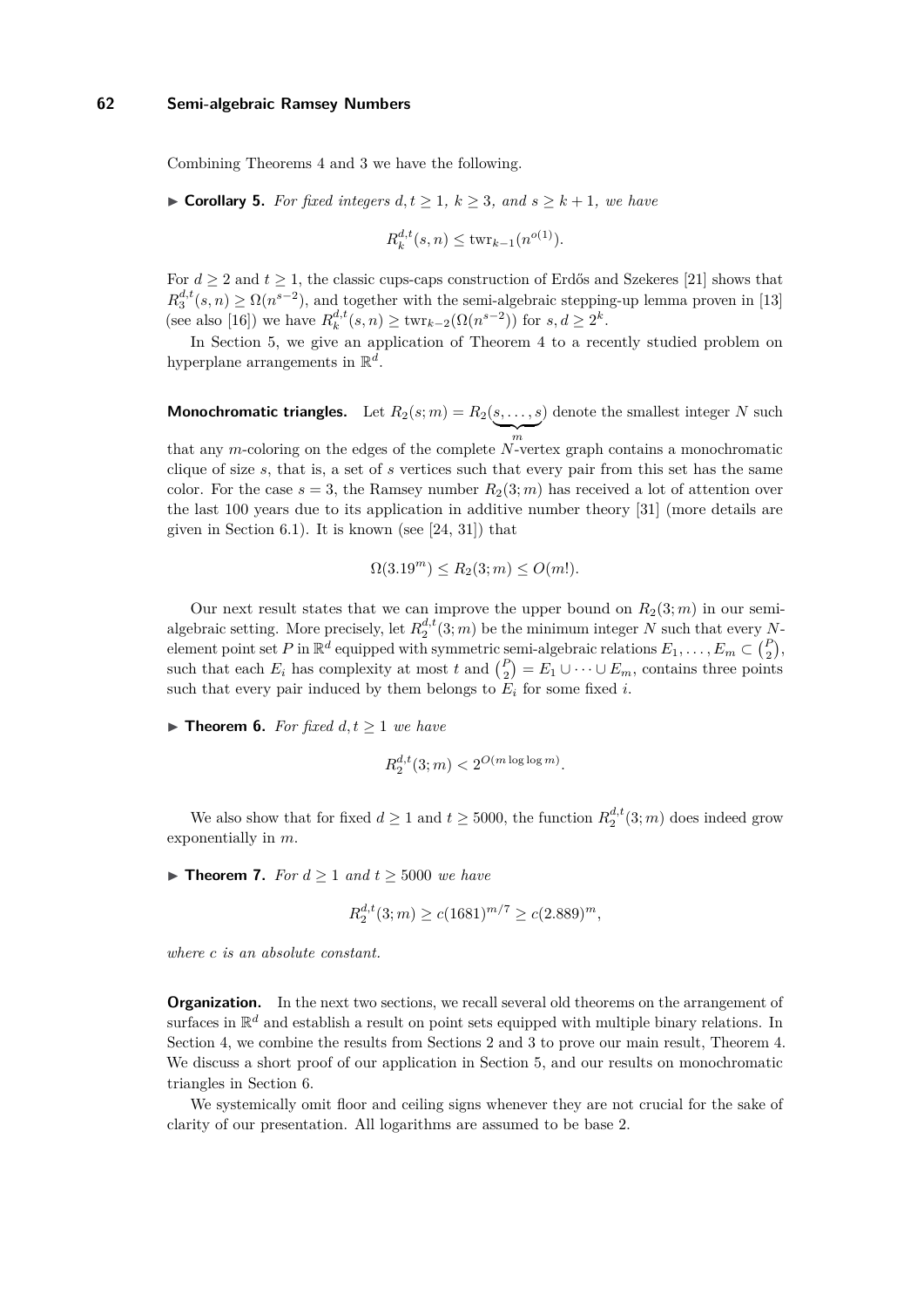#### **A. Suk 63**

# <span id="page-4-0"></span>**2** Arrangement of surfaces in  $\mathbb{R}^d$

In this section, we recall several old results on the arrangement of surfaces in  $\mathbb{R}^d$ . Let  $f_1, \ldots, f_m$  be *d*-variate real polynomials of degree at most *t*, with zero sets  $Z_1, \ldots, Z_m$ , that is,  $Z_i = \{x \in \mathbb{R}^d : f_i(x) = 0\}$ . Set  $\Sigma = \{Z_1, \ldots, Z_m\}$ . We will assume that *d* and *t* are fixed, and *m* is some number tending to infinity. A *cell* in the arrangement  $\mathcal{A}(\Sigma) = \bigcup_i Z_i$  is a relatively open connected set defined as follows. Let  $\approx$  be an equivalence relation on  $\mathbb{R}^d$ , where  $x \approx y$  if  $\{i : x \in Z_i\} = \{i : y \in Z_i\}$ . Then the cells of the arrangement  $\mathcal{A}(\Sigma)$  are the connected components of the equivalence classes. A vector  $\sigma \in \{-1,0,+1\}^m$  is a *sign pattern* of  $f_1, \ldots, f_m$  if there exists an  $x \in \mathbb{R}^d$  such that the sign of  $f_j(x)$  is  $\sigma_j$  for all  $j = 1, \ldots, m$ . The Milnor-Thom theorem (see [\[7,](#page-13-11) [29,](#page-14-9) [34\]](#page-14-10)) bounds the number of cells in the arrangement of the zero sets  $Z_1, \ldots, Z_m$  and, consequently, the number of possible sign patterns (see all [\[35\]](#page-14-11)).

<span id="page-4-3"></span> $\triangleright$  **Theorem 8** (Milnor-Thom). Let  $f_1, \ldots, f_m$  be *d*-variate real polynomials of degree at most *t*. *The number of cells in the arrangement of their zero sets*  $Z_1, \ldots, Z_m \subset \mathbb{R}^d$  *and, consequently, the number of sign patterns of*  $f_1, \ldots, f_m$  *is at most* 

$$
\left(\frac{50mt}{d}\right)^d,
$$

*for*  $m \geq d \geq 1$ *.* 

While the Milnor-Thom Theorem bounds the number of cells in the arrangement  $\mathcal{A}(\Sigma)$ , the complexity of these cells may be very large (depending on *m*). A long standing open problem is whether each cell can be further decomposed into semi-algebraic sets<sup>[3](#page-4-1)</sup> with bounded description complexity (which depends only on *d* and *t*), such that the total number of cells for the whole arrangement is still  $O(m^d)$ . This can be done easily in dimension 2 by a result of Chazelle et al. [\[11\]](#page-13-12). Unfortunately in higher dimensions, the current bounds for this problem are not tight. In dimension 3, Chazelle et al. [\[11\]](#page-13-12) established a near tight bound of  $O(m^3\beta(m))$ , where  $\beta(m)$  is an extremal slowly growing function of *m* related to the inverse Ackermann function. For dimensions  $d \geq 4$ , Koltun [\[26\]](#page-14-12) established a general bound of  $O(m^{2d-4+\epsilon})$  for arbitrarily small constant  $\epsilon$ , which is nearly tight in dimension 4. By combining these bounds with the standard theory of random sampling [\[4,](#page-13-13) [12,](#page-13-14) [6\]](#page-13-9), one can obtain the following result which is often referred to as the Cutting Lemma. We say that the surface  $Z_i = \{x \in \mathbb{R}^d : f_i(x) = 0\}$  crosses the cell  $\Delta \subset \mathbb{R}^d$  if  $Z_i \cap \Delta \neq \emptyset$  and  $Z_i$  does not fully contain  $\Delta$ .

<span id="page-4-2"></span>**I Lemma 9** (Cutting Lemma). For  $d, t \geq 1$ , let  $\Sigma$  be a family of m algebraic surfaces (zero *sets)* in  $\mathbb{R}^d$  of degree at most *t.* Then for any integer  $r \geq 1$ *, there exists a decomposition of*  $\mathbb{R}^d$  *into at most*  $c_1 r^{2d}$  *relatively open connected sets (cells), where*  $c_1 = c_1(d, t)$ *, such that each cell is crossed by at most*  $m/r$  *surfaces from*  $\Sigma$ *.* 

As an application, we prove the following lemma (see [\[27,](#page-14-13) [3\]](#page-13-15) for a similar result when  $\Sigma$ is a collection of hyperplanes).

<span id="page-4-4"></span>**Lemma 10.** *For*  $d, t \geq 1$ , let *P be an N*-element point set in  $\mathbb{R}^d$  and let  $\Sigma$  *be a family of m* surfaces of degree at most *t*. Then for any integer  $\ell > \log m$ , we can find  $\ell$  disjoint subsets

<span id="page-4-1"></span><sup>&</sup>lt;sup>3</sup> A real semi-algebraic set in  $\mathbb{R}^d$  is the locus of all points that satisfy a given finite Boolean combination of polynomial equations and inequalities in the *d* coordinates.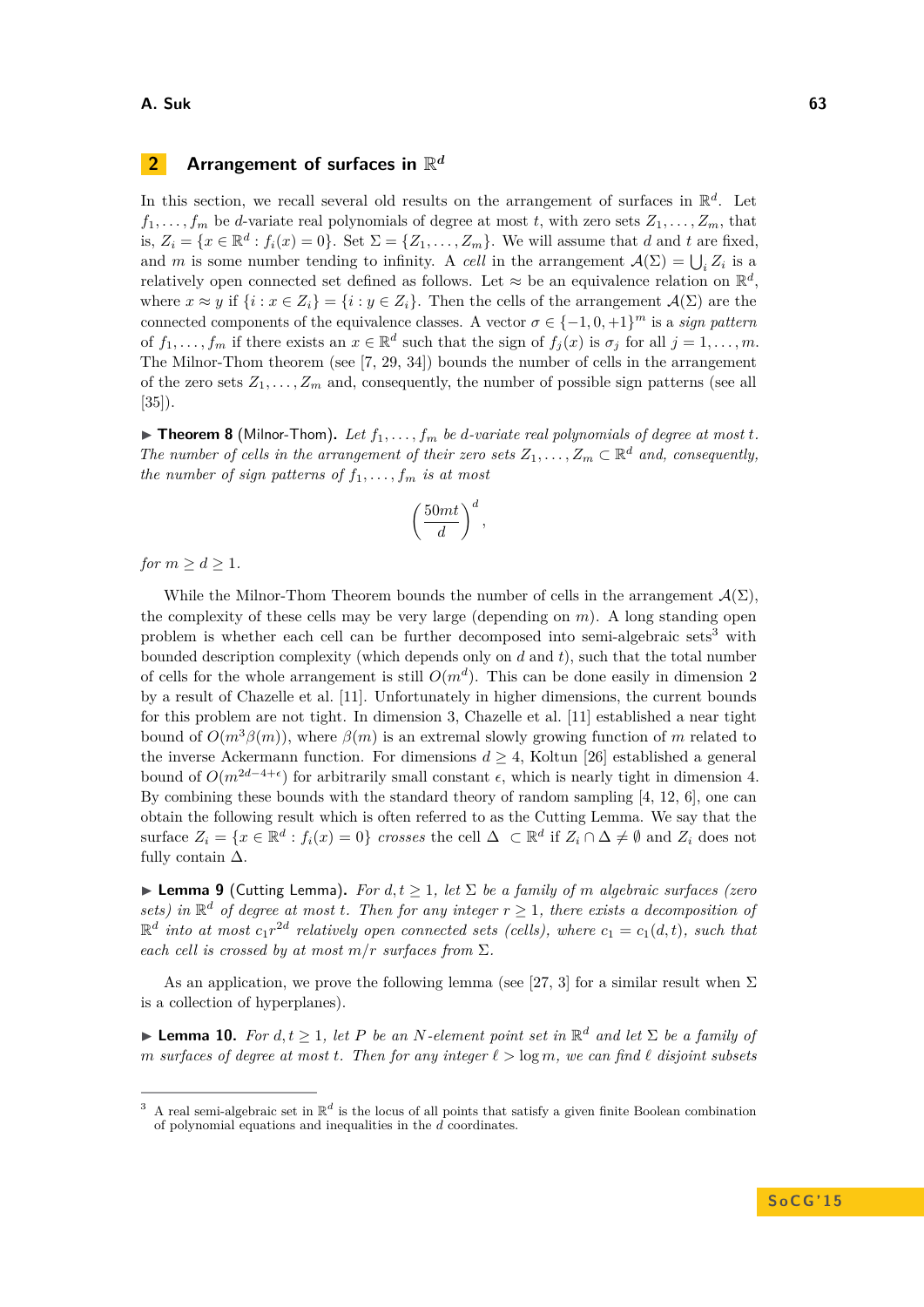*P*<sup>*i*</sup> *and*  $\ell$  *cells*  $\Delta$ *i, with*  $\Delta$ *i* ⊃ *P*<sub>*i*</sub>*, such that each subset P*<sub>*i*</sub> *contains at least N/*(4*) points from P,* and every surface in  $\Sigma$  *crosses at most*  $c_2 \ell^{1-1/(2d)}$  *cells*  $\Delta_i$ *, where*  $c_2 = c_2(d, t)$ *.* 

**Proof.** We first find  $\Delta_1$  and  $P_1$  as follows. Let  $\ell > \log m$  and let  $c_1$  be as defined in Lemma [9.](#page-4-2) Given a family  $\Sigma$  of *m* surfaces in  $\mathbb{R}^d$ , we apply Lemma [9](#page-4-2) with parameter  $r = (\ell/c_1)^{1/(2d)}$ , and decompose  $\mathbb{R}^d$  into at most  $\ell$  cells, such that each cell is crossed by at most  $\frac{m}{(\ell/c_1)^{1/(2d)}}$ surfaces from  $\Sigma$ . By the pigeonhole principle, there is a cell  $\Delta_1$  that contains least  $N/\ell$  points from *P*. Let  $P_1$  be a subset of exactly  $|N/\ell|$  points in  $\Delta_1 \cap P$ . Now for each surface from  $\Sigma$  that crosses  $\Delta_1$ , we "double it" by adding another copy of that surface to our collection. This gives us a new family of surfaces  $\Sigma_1$  such that

$$
|\Sigma_1| \le m + \frac{m}{(\ell/c_1)^{1/(2d)}} = m\left(1 + \frac{1}{(\ell/c_1)^{1/(2d)}}\right).
$$

After obtaining subsets  $P_1, \ldots, P_i$  such that  $|P_j| = \lfloor \frac{N}{\ell} (1 - \frac{1}{\ell})^{j-1} \rfloor$  for  $1 \le j \le i$ , cells  $\Delta_1, \ldots, \Delta_i$ , and the family of surfaces  $\Sigma_i$  such that

$$
|\Sigma_i| \le m \left( 1 + \frac{1}{(\ell/c_1)^{1/(2d)}} \right)^i,
$$

we obtain  $P_{i+1}, \Delta_{i+1}, \Sigma_{i+1}$  as follows. Given  $\Sigma_i$ , we apply Lemma [9](#page-4-2) with the same parameter  $r = (\ell/c_1)^{1/(2d)}$ , and decompose  $\mathbb{R}^d$  into at most  $\ell$  cells, such that each cell is crossed by at most  $\frac{\sum_i |Z_i|}{(\ell/c_1)^{1/(2d)}}$  surfaces from  $\Sigma_i$ . Let  $P' = P \setminus (P_1 \cup \cdots \cup P_i)$ . By the pigeonhole principle, there is a cell  $\Delta_{i+1}$  that contains at least

$$
\frac{|P'|}{\ell} \ge \left( N - \sum_{j=1}^{i} \frac{N}{\ell} (1 - \frac{1}{\ell})^{j-1} \right) / \ell
$$
  

$$
= \frac{N}{\ell} \left( 1 - \frac{1}{\ell} \sum_{j=1}^{i} (1 - \frac{1}{\ell})^{j-1} \right)
$$
  

$$
= \frac{N}{\ell} (1 - \frac{1}{\ell}) \left( 1 - \frac{1}{\ell} - \frac{1}{\ell} \sum_{j=1}^{i-1} (1 - \frac{1}{\ell})^{j-1} \right)
$$
  

$$
= \frac{N}{\ell} (1 - \frac{1}{\ell})^{i}
$$

 $\setminus$ 

*.*

points from *P*'. Let  $P_{i+1}$  be a subset of exactly  $\lfloor \frac{N}{\ell} (1 - 1/\ell)^i \rfloor$  points in  $\Delta_{i+1} \cap P'$ . Finally, for each surface from  $\Sigma_i$  that crosses  $\Delta_{i+1}$ , we "double it" by adding another copy of that surface to our collection, giving us a new family of surfaces  $\Sigma_{i+1}$  such that

$$
|\Sigma_{i+1}| \leq |\Sigma_i| + \frac{|\Sigma_i|}{(\ell/c_1)^{1/(2d)}}
$$
  
=  $|\Sigma_i| \left(1 + \frac{1}{(\ell/c_1)^{1/(2d)}}\right)$   
 $\leq m \left(1 + \frac{1}{(\ell/c_1)^{1/(2d)}}\right)^{i+1}$ 

Notice that  $|P_i| \ge N/(4\ell)$  for  $i \le \ell$ . Once we have obtained subsets  $P_1, \ldots, P_\ell$  and cell  $\Delta_1, \ldots, \Delta_\ell$ , it is easy to see that each surface in  $\Sigma$  crosses at most  $O(r^{1-1/(2d)})$  cells  $\Delta_i$ . Indeed suppose  $Z \in \Sigma$  crosses  $\kappa$  cells. Then by the arguments above, there must be  $2^{\kappa}$  copies of *Z* in  $\Sigma_{\ell}$ . Hence we have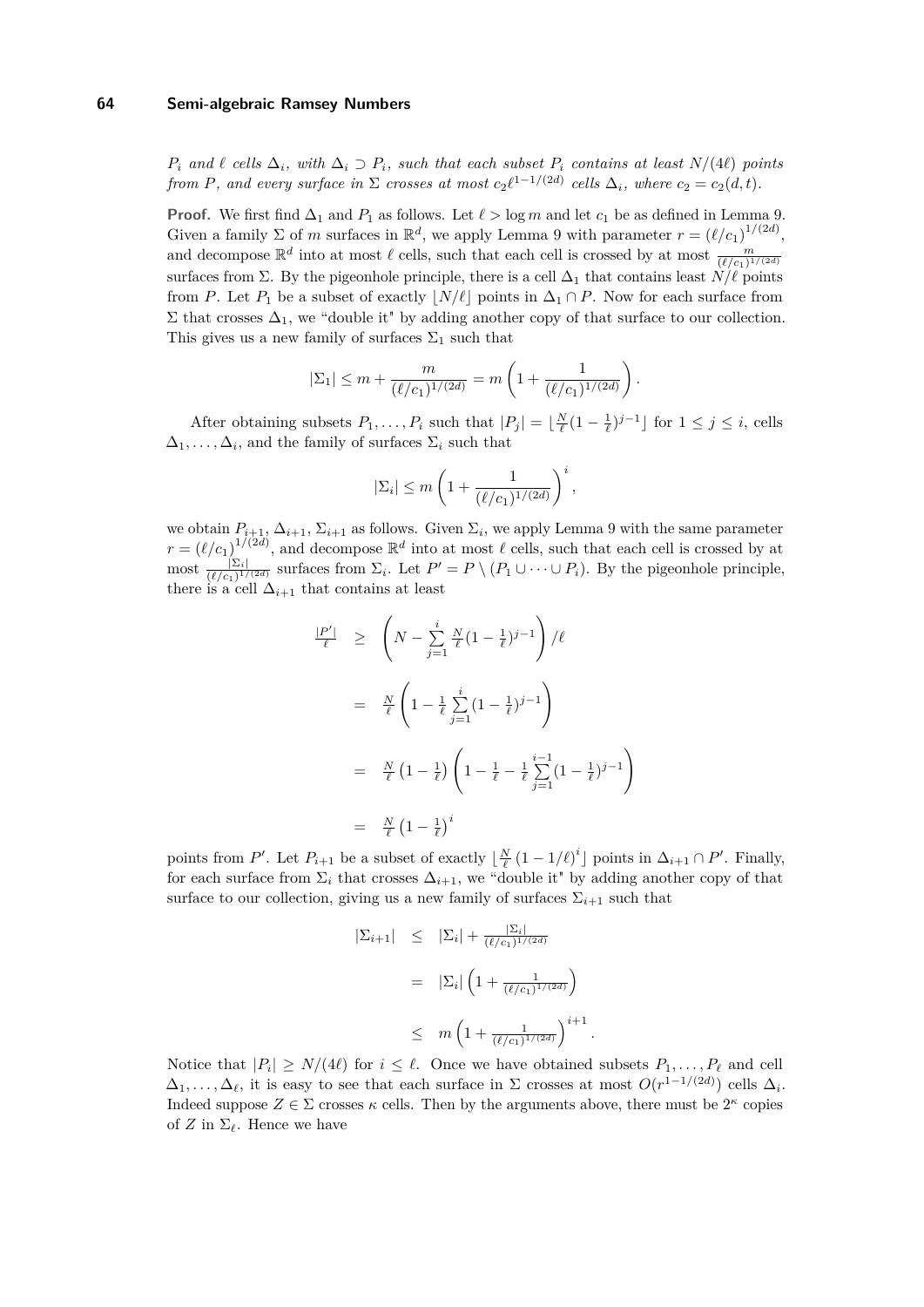$$
2^{\kappa} \le m \left( 1 + \frac{1}{(\ell/c_1)^{1/(2d)}} \right)^{\ell} \le me^{c_1 \ell^{1-1/(2d)}}.
$$

Since  $\ell \geq \log m$ , we have

$$
\kappa \le c_2 \ell^{1 - 1/(2d)},
$$

for sufficiently large  $c_2 = c_2(d, t)$ .

# <span id="page-6-0"></span>**3 Multiple binary relations**

Let *P* be a set of *N* points in  $\mathbb{R}^d$ , and let  $E_1, \ldots, E_m \subset {P \choose 2}$  be binary (symmetric) semialgebraic relations on  $P$  such that  $E_i$  has complexity at most  $t$ . The goal of this section is to find a large subset  $P' \subset P$  such that  $\binom{P'}{2}$  $\binom{P'}{2} \cap E_i = \emptyset$  for all *i*, given that the clique number in the graphs  $G_i = (P, E_i)$  are small.

First we recall a classic theorem of Dilworth (see also [\[23\]](#page-14-14)). Let  $G = (V, E)$  be a graph whose vertices are ordered  $V = \{v_1, \ldots, v_N\}$ . We say that *E* is *transitive* on *V* if for  $1 \leq i_1 < i_2 < i_3 \leq N$ ,  $(v_{i_1}, v_{i_2})$ ,  $(v_{i_2}, v_{i_3}) \in E$  implies that  $(v_{i_1}, v_{i_3}) \in E$ .

<span id="page-6-2"></span> $\blacktriangleright$  **Theorem 11** (Dilworth). Let  $G = (V, E)$  be an *N*-vertex graph whose vertices are ordered  $V = \{v_1, \ldots, v_N\}$ *, such that E is transitive on V . If G has clique number*  $\omega$ *, then G contains an independent set of size N/ω.*

<span id="page-6-1"></span>▶ **Lemma 12.** *For integers*  $m \geq 2$  *and*  $d, t \geq 1$ *, let P be a set of N points in*  $\mathbb{R}^d$  *equipped with (symmetric) semi-algebraic relations*  $E_1, \ldots, E_m \subset {P \choose 2}$ , where each  $E_i$  has complexity *at most t.* Then there is a subset  $P' \subset P$  of size  $N^{1/(c_3 \log m)}$ , where  $c_3 = c_3(d,t)$ , and a fixed *ordering on*  $P'$  *such that each relation*  $E_i$  *is transitive on*  $P'$ *.* 

**Proof.** We proceed by induction on *N*. Let  $c_3$  be a sufficiently large number depending only on *d* and *t* that will be determined later. For each relation  $E_i \subset {P \choose 2}$ , let  $f_{i,1}, \ldots, f_{i,t}$  be polynomials of degree at most  $t$  and let  $\Phi_i$  be a boolean function such that

$$
(p,q) \in E_i \qquad \Leftrightarrow \qquad \Phi_i(f_{i,1}(p,q) \ge 0, \ldots, f_{i,t}(p,q) \ge 0) = 1.
$$

For each  $p \in P$ ,  $i \in \{1, \ldots, m\}$ , and  $j \in \{1, \ldots, t\}$ , we define the surface  $Z_{p,i,j} = \{x \in$  $\mathbb{R}^d$ :  $f_{i,j}(p,x) = 0$ . Then let  $\Sigma$  be the family of *Nmt* surfaces in  $\mathbb{R}^d$  defined by

$$
\Sigma = \{ Z_{p,i,j} : p \in P, 1 \le i \le m, 1 \le j \le t \}.
$$

By applying Lemma [9](#page-4-2) to  $\Sigma$  with parameter  $r = (mt)^2$ , there is a decomposition of  $\mathbb{R}^d$ into at most  $c_1(mt)^{4d}$  cells such that each cell has the property that at most  $N/(mt)$  surfaces from  $\Sigma$  crosses it. We note that  $c_1 = c_1(d, t)$  is defined in Lemma [9.](#page-4-2) By the pigeonhole principle, there is a cell  $\Delta$  in the decomposition such that  $|\Delta \cap P| \ge N/(c_1(mt)^{4d})$ . Set  $P_1 = \Delta \cap P$ .

Let  $P_2 \subset P \setminus P_1$  such that each point in  $P_2$  gives rise to  $mt$  surfaces that do not cross  $\Delta$ . More precisely,

$$
P_2 = \{ p \in P \setminus P_1 : Z_{p,i,j} \text{ does not cross } \Delta, \forall i, j \}.
$$

Notice that

$$
|P_2| \ge N - \frac{N}{mt} - \frac{N}{c_1(mt)^{4d}} \ge \frac{N}{4}.
$$

We fix a point  $p_0 \in P_1$ . Then for each  $q \in P_2$ , let  $\sigma(q) \in \{-1, 0, +1\}^{mt}$  be the sign pattern of the  $(mt)$ -tuple  $(f_{1,1}(p_0,q), f_{1,2}(p_0,q), \ldots, f_{m,t}(p_0,q))$ . By Theorem [8,](#page-4-3) there are at most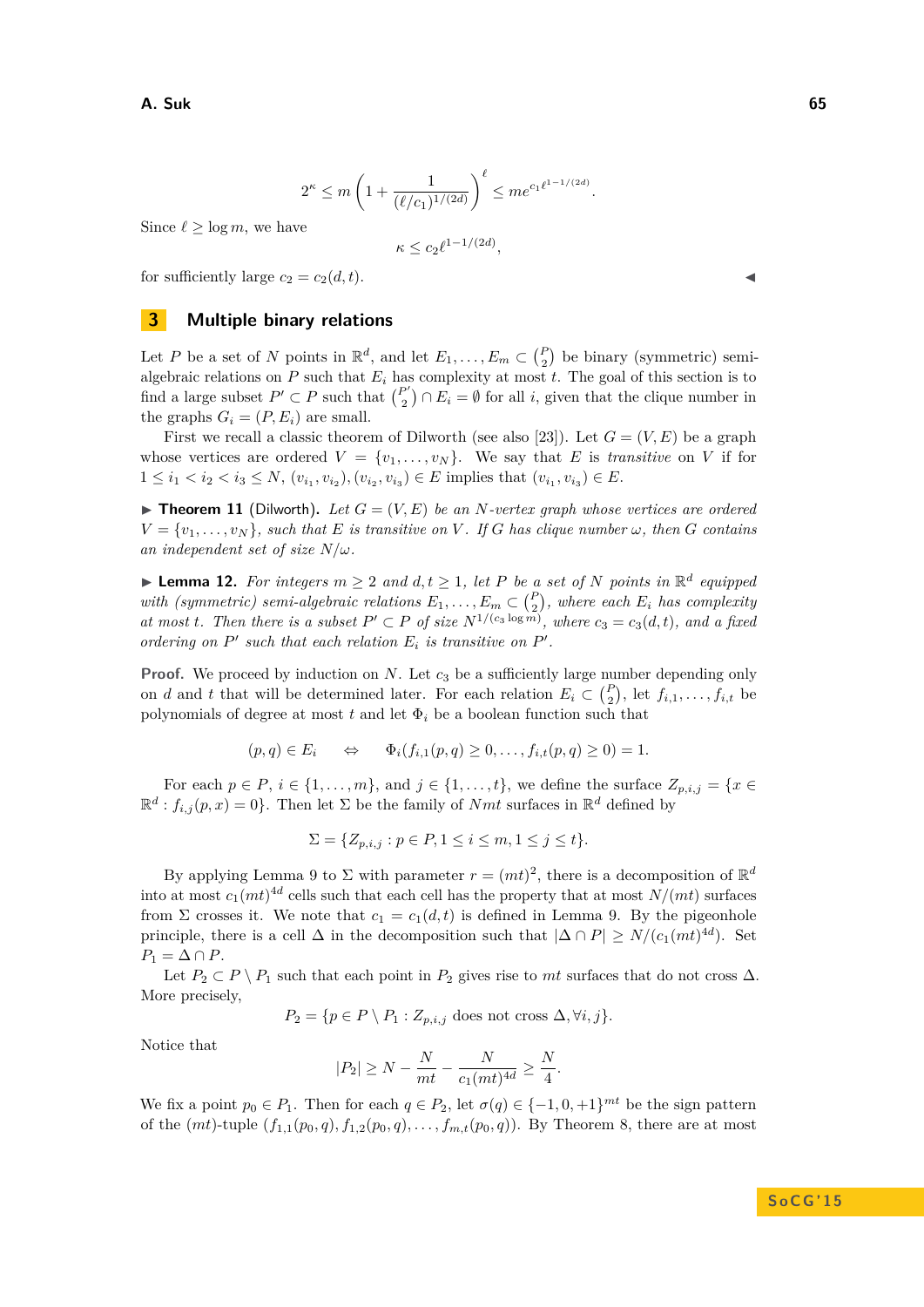$\left(\frac{50mt^2}{d}\right)^d$  distinct sign vectors  $\sigma$ . By the pigeonhole principle, there is a subset  $P_3 \subset P_2$  such that

$$
|P_3| \ge \frac{|P_2|}{(50/d)^d m^d t^{2d}},
$$

and for any two points  $q, q' \in P_3$ , we have  $\sigma(q) = \sigma(q')$ . That is, q and q' give rise to vectors with the same sign pattern. Therefore, for any  $p, p' \in P_1$  and  $q, q' \in P_3$ , we have  $(p, q) \in E_i$ if and only if  $(p', q') \in E_i$ , for all  $i \in \{1, ..., m\}$ .

Let  $c_4 = c_4(d, t)$  be sufficiently large such that  $|P_1|, |P_3| \geq \frac{N}{c_4 m^{4d}}$ . By the induction hypothesis, we can find subsets  $P_4 \subset P_1, P_5 \subset P_3$ , such that

$$
|P_4|, |P_5| \ge \left(\frac{N}{c_4 m^{4d}}\right)^{\frac{1}{c_3 \log m}} \ge \frac{N^{\frac{1}{c_3 \log m}}}{2},
$$

where  $c_3 = c_3(d, t)$  is sufficiently large, and there is an ordering on  $P_4$  (and on  $P_5$ ) such that each  $E_i$  is transitive on  $P_4$  (and on  $P_5$ ). Set  $P' = P_4 \cup P_5$ , which implies  $|P'| \ge N^{\frac{1}{c_3 \log m}}$ . We will show that  $P'$  has the desired properties. Let  $\pi$  and  $\pi'$  be the orderings on  $P_4$  and  $P_5$ respectively, such that  $E_i$  is transitive on  $P_4$  and on  $P_5$ , for every  $i \in \{1, \ldots, m\}$ . We order the elements in  $P' = \{p_1, \ldots, p_{|P'|}\}\$  by using  $\pi$  and  $\pi'$ , such that all elements in  $P_5$  comes after all elements in *P*4.

In order to show that  $E_i$  is transitive on  $P'$ , it suffices to examine triples going across  $P_4$ and  $P_5$ . Let  $p_{j_1}, p_{j_2} \in P_4$  and  $p_{j_3} \in P_5$  such that  $j_1 < j_2 < j_3$ . By construction of  $P_4$  and  $P_5$ , if  $(p_{j_1}, p_{j_2})$ ,  $(p_{j_2}, p_{j_3}) \in E_i$ , then we have  $(p_{i_1}, p_{i_3}) \in E_i$ . Likewise, suppose  $p_{j_1} \in P_4$  and  $p_{j_2}, p_{j_3} \in P_5$ . Then again by construction of  $P_4$  and  $P_5$ , if  $(p_{j_1}, p_{j_2}), (p_{j_2}, p_{j_3}) \in E_i$ , then we have  $(p_{i_1}, p_{i_3}) \in E_i$ . Hence  $E_i$  is transitive on  $P'$ , for all  $i \in \{1, \ldots, m\}$ , and this completes  $\blacksquare$  the proof.

By combining the two previous results, we have the following.

<span id="page-7-2"></span>▶ **Lemma 13.** *For*  $m \geq 2$  *and*  $d, t \geq 1$ *, let P be a set of N points in*  $\mathbb{R}^d$  *equipped with (symmetric) semi-algebraic relations*  $E_1, \ldots, E_m \subset {P \choose 2}$ *, where each*  $E_i$  *has complexity at most t.* If graph  $G_i = (P, E_i)$  *has clique number*  $\omega_i$ *, then there is a subset*  $P' \subset P$  *of size*  $\frac{N^{1/(c_3 \log m)}}{\omega_1 \cdots \omega_m}$ , where  $c_3 = c_3(d, t)$  *is defined above, such that*  $\binom{P'}{2}$  $\binom{P'}{2} \cap E_i = \emptyset$  for all *i*.

**Proof.** By applying Lemma [12,](#page-6-1) we obtain a subset  $P_1 \subset P$  of size  $N^{\frac{1}{c_3 \log m}}$ , and an ordering on  $P_1$  such that  $E_i$  is transitive on  $P_1$  for all *i*. Then by an *m*-fold application of Theorem [11,](#page-6-2) the statement follows.

# <span id="page-7-0"></span>**4 Proof of Theorem [4](#page-2-3)**

Let *P* be a point set in  $\mathbb{R}^d$  and let  $E \subset {P \choose 3}$  be a semi-algebraic relation on *P*. We say that  $(P, E)$  is  $K_s^{(3)}$ -free if every collection of *s* points in *P* contains a triple not in *E*. Suppose we have  $\ell$  disjoint subsets  $P_1, \ldots, P_\ell \subset P$ . For  $1 \leq i_1 < i_2 < i_3 \leq \ell$ , we say that the triple  $(P_{i_1}, P_{i_2}, P_{i_3})$  is homogeneous if  $(p_1, p_2, p_3) \in E$  for all  $p_1 \in P_{i_1}, p_2 \in P_{i_2}, p_3 \in P_{i_3}$ , or  $(p_1, p_2, p_3) \notin E$  for all  $p_1 \in P_{i_1}, p_2 \in P_{i_2}, p_3 \in P_{i_3}$ . For  $p_1, p_2 \in P_1 \cup \cdots \cup P_\ell$  and  $i \in \{1, \ldots, \ell\}$ , we say that the triple  $(p_1, p_2, i)$  is *good*, if  $(p_1, p_2, p_3) \in E$  for all  $p_3 \in P_i$ , or  $(p_1, p_2, p_3) \notin E$ for all  $p_3 \in P_i$ . We say that the triple  $(p_1, p_2, i)$  is *bad* if  $(p_1, p_2, i)$  is not good and  $p_1, p_2 \notin P_i$ .

<span id="page-7-1"></span>▶ **Lemma 14.** *Let P be a set of N points in*  $\mathbb{R}^d$  *and let*  $E \subset {P \choose 3}$  *be a (symmetric) semialgebraic relation on P such that E has complexity at most <i>t*. Then for  $r = \frac{N^{1/(30d)}}{tc_2}$ , where  $c_2$  *is defined in Lemma [10,](#page-4-4) there are disjoint subsets*  $P_1, \ldots, P_r \subset P$  *such that*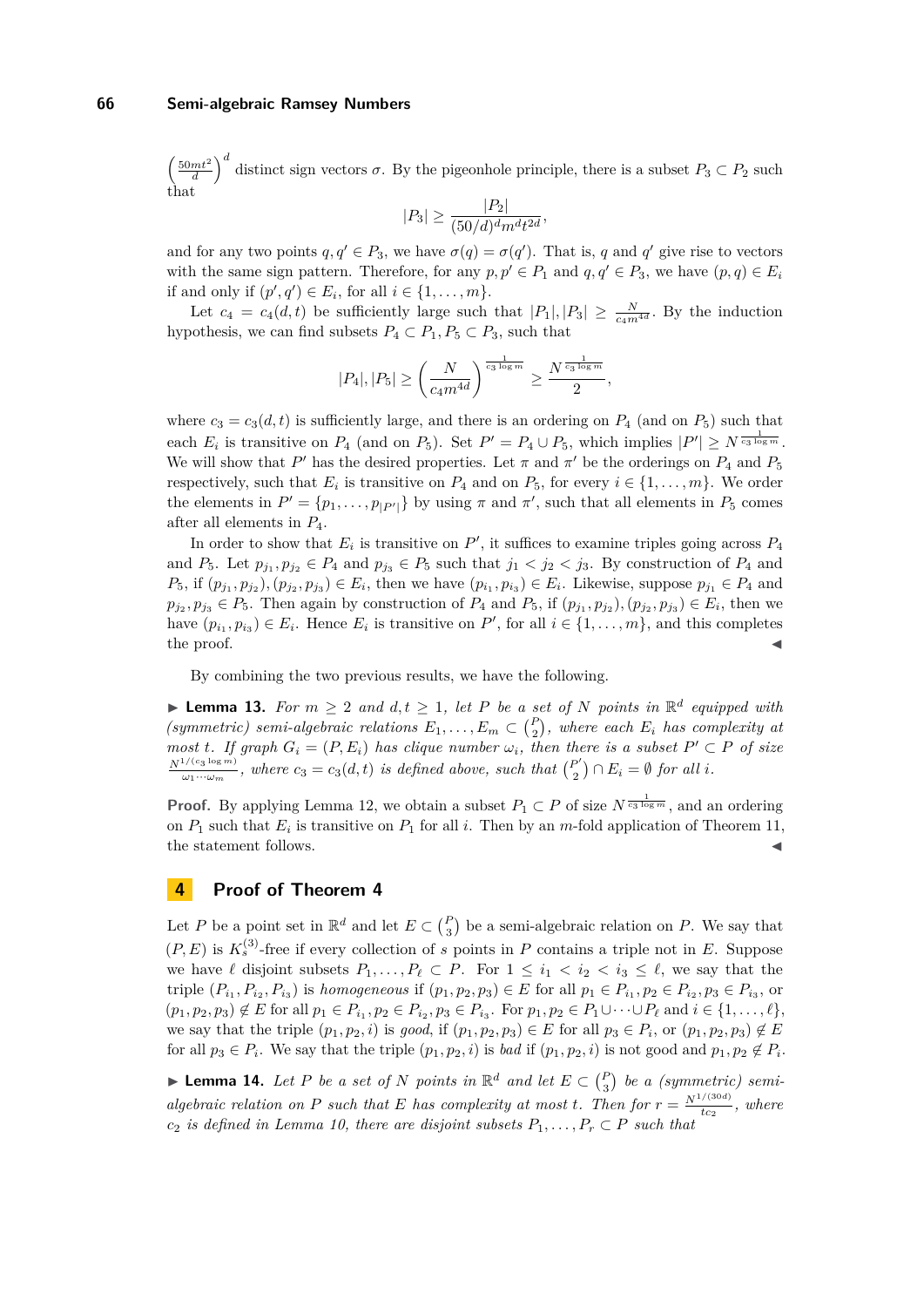### **A. Suk 67**

 $|P_i| \geq \frac{N^{1/(30d)}}{tc_2},$ **2.** *all triples*  $(P_{i_1}, P_{i_2}, P_{i_3}), 1 \leq i_1 < i_2 < i_3 \leq r$ , are homogeneous, and **3.** *all triples*  $(p, q, i)$ *, where*  $i \in \{1, \ldots, r\}$  *and*  $p, q \in (P_1 \cup \cdots \cup P_r) \setminus P_i$ *, are good.* 

**Proof.** We can assume that  $N > (tc_2)^{30d}$ , since otherwise the statement is trivial. Since *E* is semi-algebraic with complexity  $t$ , there are polynomials  $f_1, \ldots, f_t$  of degree at most  $t$ , and a Boolean function Φ such that

$$
(p_1, p_2, p_3) \in E \qquad \Leftrightarrow \qquad \Phi(f_1(p_1, p_2, p_3) \ge 0, \ldots, f_t(p_1, p_2, p_3) \ge 0) = 1.
$$

For each  $p, q \in P$  and  $i \in \{1, \ldots, t\}$ , we define the surface  $Z_{p,q,i} = \{x \in \mathbb{R}^d : f_i(p,q,x) = 0\}.$ Then we set

$$
\Sigma = \{Z_{p,q,i} : p,q \in P, 1 \le i \le t\}.
$$

Thus we have  $|\Sigma| = N^2 t$ . Next we apply Lemma [10](#page-4-4) to *P* and  $\Sigma$  with parameter  $\ell =$ √  $\det \ell = \sqrt{N},$ and obtain subsets  $Q_1, \ldots, Q_\ell$  and cells  $\Delta_1, \ldots, \Delta_\ell$ , such that  $Q_i \subset \Delta_i$ ,  $|Q_i| = \lfloor \sqrt{N/4} \rfloor$ , and each surface in  $\Sigma$  crosses at most  $c_2N^{1/2-1/(4d)}$  cells  $\Delta_i$ . We note that  $c_2 = c_2(d, t)$  is defined in Lemma [10](#page-4-4) and  $\sqrt{N} \ge \log(tN^2)$ . Set  $Q = Q_1 \cup \cdots \cup Q_\ell$ . Each pair  $(p, q) \in {Q \choose 2}$  gives rise to 2*t* surfaces in  $\Sigma$ . By Lemma [10,](#page-4-4) these 2*t* surfaces cross in total at most  $2tc_2N^{1/2-1/(4d)}$ cells  $\Delta_i$ . Hence there are at most  $2tc_2N^{5/2-1/(4d)}$  bad triples of the form  $(p, q, i)$ , where *i* ∈ {1, . . . ,  $\sqrt{N}$ } and *p, q* ∈ *Q* \ *Q<sub>i</sub>*. Moreover, there are at most 2*tc*<sub>2</sub>*N*<sup>2−1</sup>/<sup>(4*d*)</sup> bad triples *i* ∈ {1, . . . ,  $\sqrt{N}$ } and *p, q* ∈ *Q* \ *Q<sub>i</sub>*. Moreover, there are at most 2*tc*<sub>2</sub>*N*<sup>2−1/(4*</sup>*  $(p, q, i)$ , where both *p* and *q* lie in the same part  $Q_i$  and  $j \neq i$ .

We uniformly at random pick  $r = \frac{N^{1/(30d)}}{tc_2}$  subsets (parts) from the collection  $\{Q_1, \ldots, Q_\ell\}$ , and *r* vertices from each of the subsets that were picked. For a bad triple  $(p, q, i)$  with  $p$  and  $q$  in distinct subsets, the probability that  $(p, q, i)$  survives is at most

$$
\left(\frac{r}{\sqrt{N}}\right)^3 \left(\frac{r}{\sqrt{N}/4}\right)^2 = \frac{16}{(tc_2)^5} N^{1/(6d) - 5/2}.
$$

For a bad triple  $(p, q, i)$  with  $p, q$  in the same subset  $Q_i$ , where  $j \neq i$ , the probability that the triple  $(p, q, i)$  survives is at most

$$
\left(\frac{r}{\sqrt{N}}\right)^2 \left(\frac{r}{\sqrt{N}/4}\right)^2 = \frac{16}{(tc_2)^4} N^{2/(15d)-2}.
$$

Therefore, the expected number of bad triples in our random subset is at most

$$
\left(\frac{16}{(tc_2)^5}N^{1/(6d)-5/2}\right)\left(t c_2 N^{5/2-1/(4d)}\right) + \left(\frac{16}{(tc_2)^4}N^{2/(15d)-2}\right)\left(t c_2 N^{2-1/(4d)}\right) < 1.
$$

Hence we can find disjoint subsets  $P_1, \ldots, P_r$ , such that  $|P_i| \ge r = \frac{N^{1/(30d)}}{tc_2}$ , and there are no bad triples  $(p, q, i)$ , where  $i \in \{1, \ldots, r\}$  and  $p, q \in (P_1 \cup \cdots \cup P_r) \setminus P_i$ .

It remains to show that every triple  $(P_{i_1}, P_{i_2}, P_{i_3})$  is homogeneous for  $1 \leq i_1 < i_2$  $i_3 \leq r$ . Let  $p_1 \in P_{i_1}, p_2 \in P_{i_2}, p_3 \in P_{i_3}$  and suppose  $(p_1, p_2, p_3) \in E$ . Then for any choice  $q_1, \in P_{i_1}, q_2 \in P_{i_2}, q_3 \in P_{i_3}$ , we also have  $(q_1, q_2, q_3) \in E$ . Indeed, since the triple  $(p_1, p_2, i_3)$ is good, this implies that  $(p_1, p_2, q_3) \in E$ . Since the triple  $(p_1, q_3, i_2)$  is also good, we have  $(p_1, q_2, q_3) \in E$ . Finally since  $(q_2, q_3, i_1)$  is good, we have  $(q_1, q_2, q_3) \in E$ . Likewise, if  $(p_1, p_2, p_3) \notin E$ , then  $(q_1, q_2, q_3) \notin E$  for any  $q_1 \in P_{i_1}, q_2 \in P_{i_2}, q_3 \in P_{i_3}$  $\mathcal{L}$   $\mathcal{L}$   $\mathcal{L}$   $\mathcal{L}$   $\mathcal{L}$ 

We are finally ready to prove Theorem [4,](#page-2-3) which follows immediately from the following theorem.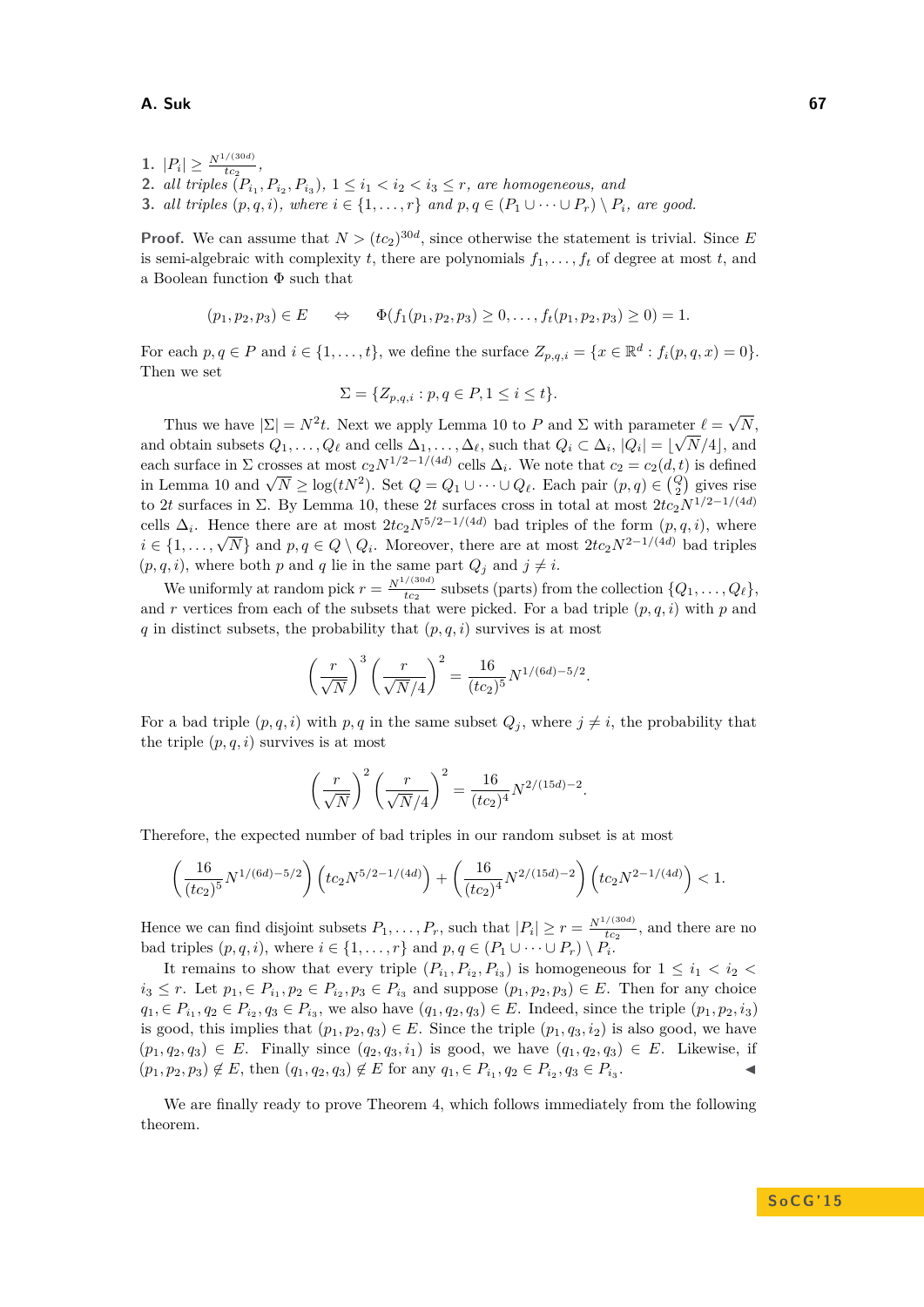▶ **Theorem 15.** *Let P be a set of N points in*  $\mathbb{R}^d$  *and let*  $E \subset {P \choose 3}$  *be a (symmetric) semialgebraic relation on P such that E has complexity at most <i>t*. If  $(P, E)$  *is*  $K_s^{(3)}$ -free, then *there exists a subset*  $P' \subset P$  *such that*  $\binom{P'}{3}$  $\binom{P'}{3} \cap E = \emptyset$  and

$$
|P'| \ge 2^{\frac{(\log\log N)^2}{c^s \log\log\log N}},
$$

*where*  $c = c(d, t)$ *.* 

**Proof.** The proof is by induction on *N* and *s*. The base cases are  $s = 3$  or  $N \leq (tc_2)^{30d}$ , where  $c_2$  is defined in Lemma [10.](#page-4-4) When  $N \leq (tc_2)^{30d}$ , the statement holds trivially for sufficiently large  $c = c(d, t)$ . If  $s = 3$ , then again the statement follows immediately by taking  $P' = P$ .

Now assume that the statement holds if  $s' \leq s, N' \leq N$  and not both inequalities are equalities. We apply Lemma [14](#page-7-1) to  $(P, E)$  and obtain disjoint subsets  $P_1, \ldots, P_r$ , where  $r = \frac{N^{1/(30d)}}{tc_2}$ , such that  $|P_i| \ge \frac{N^{1/(30d)}}{tc_2}$ , every triple of parts  $(P_{i_1}, P_{i_2}, P_{i_3})$  is homogeneous, and every triple  $(p, q, i)$  is good where  $i \in \{1, \ldots, r\}$  and  $p, q \in (P_1 \cup \cdots \cup P_r) \setminus P_i$ .

Let  $P_0$  be the set of  $\frac{N^{1/(30d)}}{tc_2}$  points obtained by selecting one point from each  $P_i$ . Since  $(P_0, E)$  is  $K_s^{(3)}$ -free, we can apply the induction hypothesis on  $P_0$ , and find a set of indices  $I = \{i_1, \ldots, i_m\}$  such that

$$
\log|I| \ge \frac{\left(\log\log\frac{N^{1/(30d)}}{tc_2}\right)^2}{c^s\log\log\log\frac{N^{1/(30d)}}{tc_2}} \ge (1/2)\log\log N,
$$

and for every triple  $i_1 < i_2 < i_3$  in *I* all triples with one point in each  $P_{i_j}$  does not satisfy *E*. Hence we have  $m = \sqrt{\log N}$ , and let  $Q_j = P_{i_j}$  for  $1 \leq j \leq m$ .

For each subset  $Q_i$ , we define binary semi-algebraic relations  $E_{i,j} \subset \binom{Q_i}{2}$ , where  $j \neq i$ , as follows. Since  $E \subset {P \choose 3}$  is semi-algebraic with complexity *t*, there are *t* polynomials  $f_1, \ldots, f_t$ of degree at most *t*, and a Boolean function  $\Phi$  such that  $(p_1, p_2, p_3) \in E$  if and only if

$$
\Phi(f_1(p_1, p_2, p_3) \ge 0, \ldots, f_t(p_1, p_2, p_3) \ge 0) = 1.
$$

Fix a point  $q_0 \in Q_j$ , where  $j \neq i$ . Then for  $p_1, p_2 \in Q_i$ , we have  $(p_1, p_2) \in E_{i,j}$  if and only if

$$
\Phi(f_1(p_1, p_2, q_0) \ge 0, \ldots, f_t(p_1, p_2, q_0) \ge 0) = 1.
$$

Suppose there are  $2^{(\log N)^{1/4}}$  vertices in  $Q_i$  that induces a clique in the graph  $G_{i,j}$  =  $(Q_i, E_{i,j})$ . Then these vertices would induce a  $K_{s-1}^{(3)}$ -free subset in the original (hypergraph) (*P, E*). By the induction hypothesis, we can find a subset  $Q_i' \subset Q_i$  such that

$$
|Q_i'| \geq 2^{\frac{((1/4)\log\log N)^2}{c^{s-1}\log\log\log N}} \geq 2^{\frac{(\log\log N)^2}{c^s\log\log\log N}},
$$

for sufficiently large *c*, such that  $\binom{Q_i'}{3} \cap E = \emptyset$  and we are done. Hence we can assume that each graph  $G_{i,j} = (Q_i, E_{i,j})$  has clique number at most  $2^{(\log n)^{1/4}}$ . By applying Lemma [13](#page-7-2) to each  $Q_i$ , where  $Q_i$  is equipped with  $m-1$  semi-algebraic relations  $E_{i,j}$ ,  $j \neq i$ , we can find subsets  $T_i \subset Q_i$  such that

$$
|T_i| \ge \frac{|Q_i|^{1/(c_3 \log m)}}{2^{(\log N)^{1/4}\sqrt{\log N}}} = \frac{2^{\frac{\log N}{30dc_3 \log(\sqrt{\log N})}}}{2^{(\log N)^{3/4}}} \ge 2^{\frac{\log N}{c_5 \log \log N}},
$$

where  $c_5 = c_5(d, t)$ , and  $\binom{T_i}{2} \cap E_j = \emptyset$  for all  $j \neq i$ . Therefore, we now have subsets  $T_1, \ldots, T_m$ , such that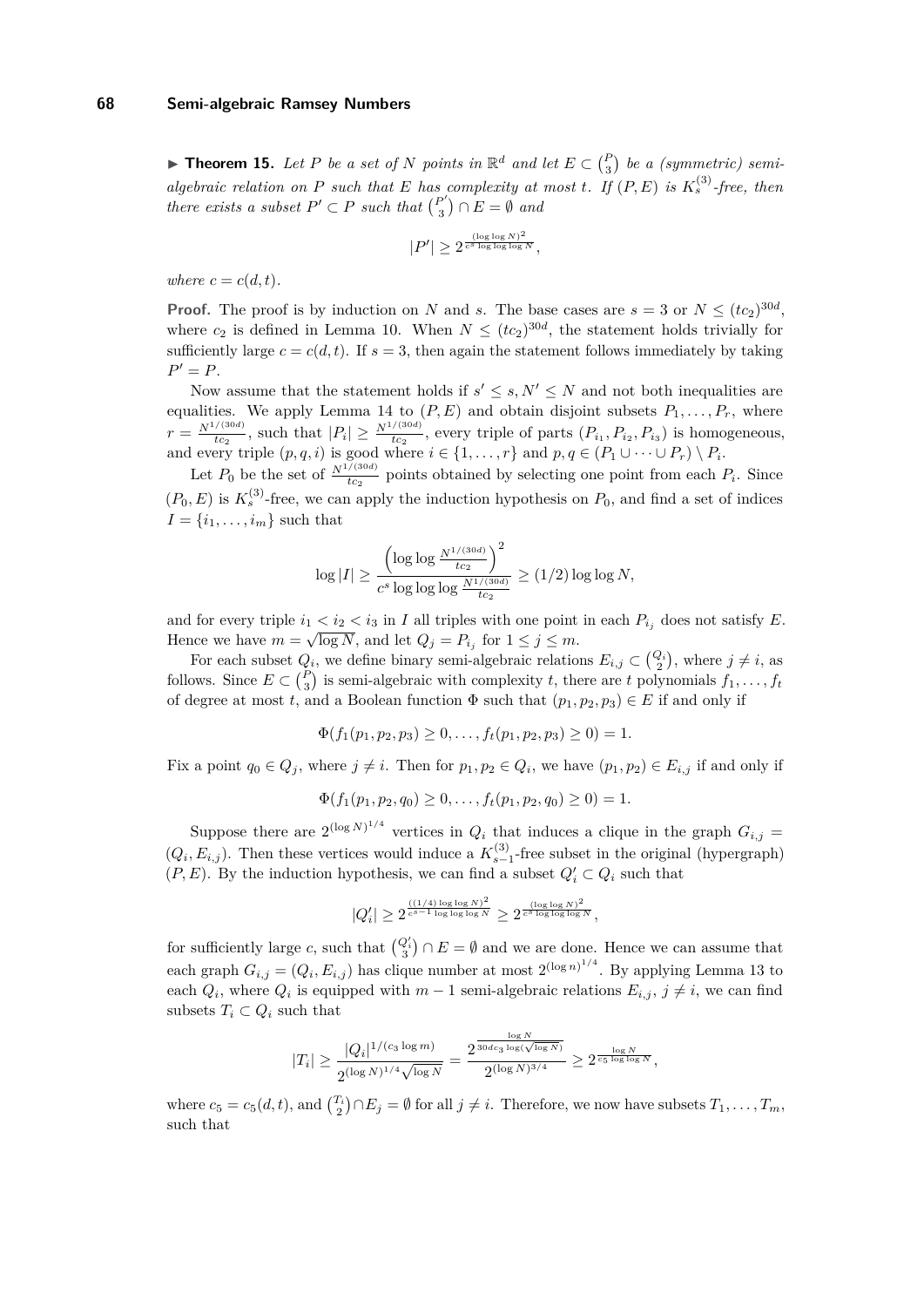### **A. Suk 69**

- 1.  $m = \sqrt{\log N}$ ,
- **2.** for any triple  $(T_{i_1}, T_{i_2}, T_{i_3})$ ,  $1 \leq i_1 < i_2 < i_3 \leq m$ , every triple with one vertex in each  $T_{i_j}$  is not in  $E$ ,
- **3.** for any pair  $(T_{i_1}, T_{i_2}), 1 \leq i_1 < i_2 \leq m$ , every triple with two vertices  $T_{i_1}$  and one vertex in  $T_{i_2}$  is not in *E*, and every triple with two vertices  $T_{i_2}$  and one vertex in  $T_{i_1}$  is also not in *E*.

By applying the induction hypothesis to each  $(T_i, E)$ , we obtain a collection of subsets  $U_i \subset T_i$  such that

$$
\log|U_i| \geq \frac{\left(\log\left(\frac{\log N}{c_5\log\log N}\right)\right)^2}{c^s\log\log\left(\frac{\log N}{c_5\log\log N}\right)} \geq \frac{(\log\log N - \log(c_5\log\log N))^2}{c^s\log\log\log N},
$$

and  $\binom{U_i}{3} \cap E = \emptyset$ . Let  $P' = \bigcup_{i=1}^{m}$  $\bigcup_{i=1}^{m} U_i$ . Then by above we have  $\binom{P'}{3}$  $\binom{P'}{3} \cap E = \emptyset$  and

$$
\begin{array}{rcl}\n\log|P'| & \geq & \frac{(\log\log N - \log(c_5\log\log N))^2}{c^s\log\log\log N} + \frac{1}{2}\log\log N \\
& \geq & \frac{(\log\log N)^2 - 2(\log\log N)\log(c_5\log\log N) + (\log(c_5\log\log N))^2}{c^s\log\log\log N} + \frac{1}{2}\log\log N \\
& \geq & \frac{(\log\log N)^2}{c^s\log\log\log N},\n\end{array}
$$

for sufficiently large  $c = c(d, t)$ .

## <span id="page-10-0"></span>**5 Application: One-sided hyperplanes**

Let us consider a finite set *H* of hyperplanes in  $\mathbb{R}^d$  in general position, that is, every *d* members in *H* intersect at a distinct point. Let  $OSH_d(s, n)$  denote the smallest integer *N* such that every set *H* of *N* hyperplanes in  $\mathbb{R}^d$  in general position contains *s* members  $H_1$  such that the vertex set of the arrangement of  $H_1$  lies above the  $x_d = 0$  hyperplane, or contains *n* members  $H_2$  such that the vertex set of the arrangement of  $H_2$  lies below the  $x_d = 0$  hyperplane.

In 1992, Matoušek and Welzl [\[28\]](#page-14-15) observed that *OSH*2(*s, n*) = (*s*−1)(*n*−1)+1. Dujmović and Langerman [\[15\]](#page-13-16) used the existence of  $OSH_d(n, n)$  to prove a ham-sandwich cut theorem for hyperplanes. Again by adapting the Erdős-Rado argument, Conlon et al. [\[13\]](#page-13-8) showed that for  $d \geq 3$ ,

<span id="page-10-1"></span>
$$
OSH_d(s, n) \leq \text{twr}_{d-1}(c_6 sn \log n),\tag{5}
$$

where  $c_6$  is a constant that depends only on *d*. See Eliáš and Matoušek [\[17\]](#page-13-7) for more related results, including lower bound constructions.

Since each hyperplane  $h_i \in H$  is specified by the linear equation

$$
a_{i,1}x_1 + \cdots + a_{i,d}x_d = b_i,
$$

we can represent  $h_i \in H$  by the point  $h_i^* \in \mathbb{R}^{d+1}$  where  $h_i^* = (a_{i,1}, \ldots, a_{i,d}, b_i)$  and let  $P = \{h_i^* : h_i \in H\}$ . Then we define a relation  $E \subset {P \choose d}$  such that  $(h_{i_1}^*, \ldots, h_{i_d}^*) \in E$  if and only if  $h_{i_1} \cap \cdots \cap h_{i_d}$  lies above the hyperplane  $x_d = 0$  (i.e. the *d*-th coordinate of the intersection point is positive). Clearly, *E* is a semi-algebraic relation with complexity at most  $t = t(d)$ . Therefore, as an application of Theorem [4](#page-2-3) and Corollary [5,](#page-3-0) we make the following improvement on [\(5\)](#page-10-1).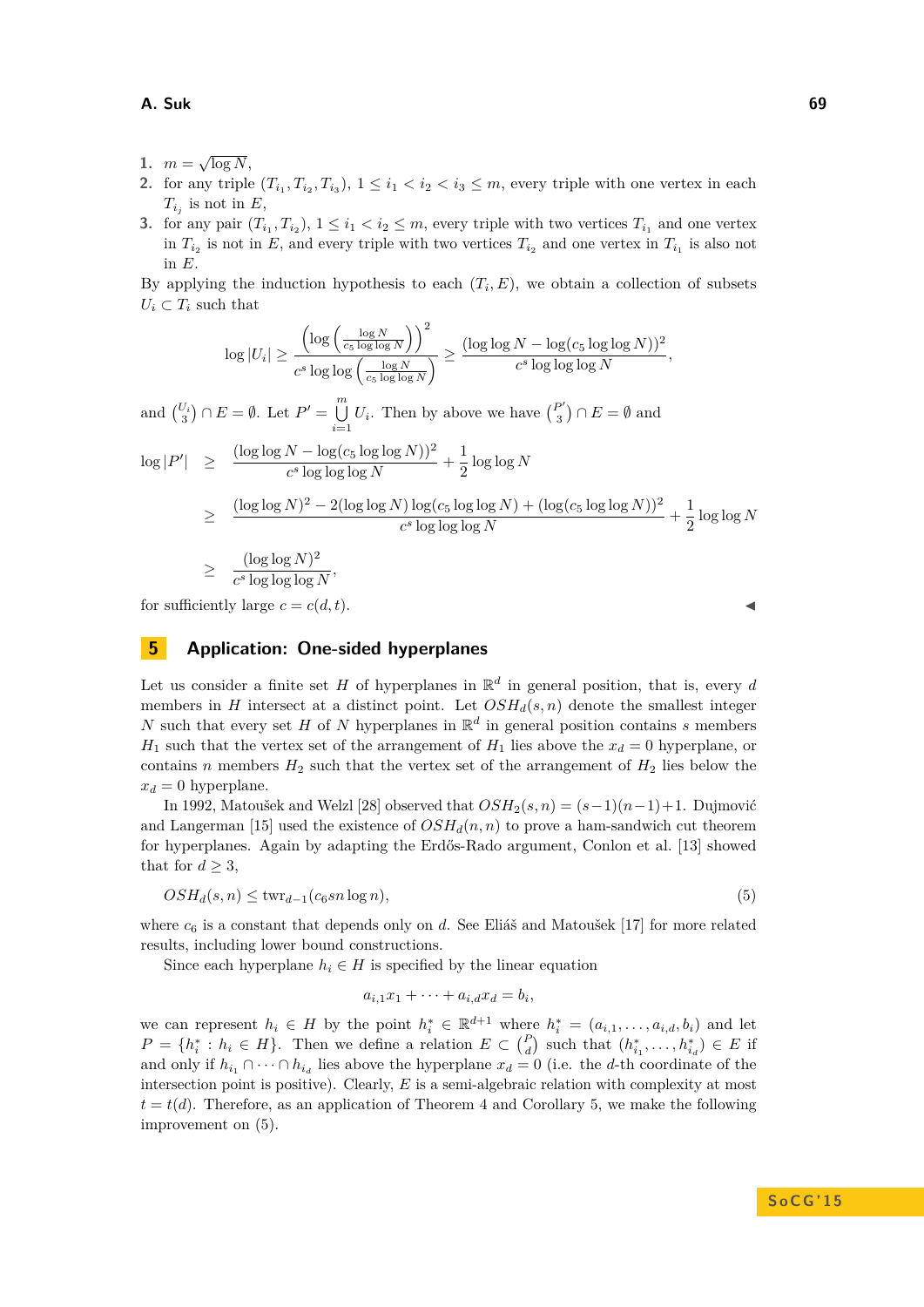▶ **Theorem 16.** For fixed  $s \geq 4$ , we have  $OSH_3(s, n) \leq 2^{n^o(1)}$ . For fixed  $d \geq 4$  and  $s \geq d+1$ , *we have*

$$
OSH_d(s, n) \leq \text{twr}_{d-1}(n^{o(1)}).
$$

## <span id="page-11-0"></span>**6 Monochromatic triangles**

In this section, we will prove Theorem [6.](#page-3-1)

**Proof of Theorem [6.](#page-3-1)** We proceed by induction on *m*. The base case when  $m = 1$  is trivial. Now assume that the statement holds for  $m' < m$ . Set  $N = 2^{cm \log \log m}$ , where  $c = c(d, t)$ will be determined later, and let  $E_1, \ldots, E_m \subset {P \choose 2}$  be (symmetric) semi-algebraic relations on *P* such that  ${P \choose 2} = E_1 \cup \cdots \cup E_m$ , and each  $E_i$  has complexity at most *t*. For sake of contradiction, suppose  $P$  does not contain three points such that every pair of them is in  $E_i$ for some fixed *i*.

For each relation  $E_i$ , there are *t* polynomials  $f_{i,1}, \ldots, f_{i,t}$  of degree at most *t*, and a Boolean function  $\Phi_i$  such that

$$
(p,q) \in E_i \qquad \Leftrightarrow \qquad \Phi_i(f_{i,1}(p,q) \ge 0, \ldots, f_{i,t}(p,q) \ge 0) = 1.
$$

For  $1 \le i \le m, 1 \le j \le t, p \in P$ , we define the surface  $Z_{i,j,p} = \{x \in \mathbb{R}^d : f_{i,j}(p,x) = 0\}$ , and let

$$
\Sigma = \{ Z_{i,j,p} : 1 \le i \le m, 1 \le j \le t, p \in P \}.
$$

Hence  $|\Sigma| = mtN$ . We apply Lemma [9](#page-4-2) to  $\Sigma$  with parameter  $r = 2tm$ , and decompose  $\mathbb{R}^d$ into  $c_1(2tm)^{2d}$  regions  $\Delta_i$ , where  $c_1 = c_1(t, d)$  is defined in Lemma [9,](#page-4-2) such that each region  $\Delta_i$  is crossed by at most  $tmN/r = N/2$  members in  $\Sigma$ . By the pigeonhole principle, there is a region  $\Delta \subset \mathbb{R}^d$ , such that  $|\Delta \cap P| \ge \frac{N}{c_1(2tm)^{2d}}$ , and at most  $N/2$  members in  $\Sigma$  crosses  $\Delta$ . Let  $P_1$  be a set of exactly  $\left| \frac{N}{c_1(2tm)^{2d}} \right|$  points in  $P \cap \Delta$ , and let  $P_2$  be the set of points in  $P \setminus P_1$  that does not give rise to a surface that crosses  $\Delta$ . Hence

$$
|P_2| \ge N - \frac{N}{c_1(2tm)^{2d}} - \frac{N}{2} \ge \frac{N}{4}.
$$

Therefore, each point  $p \in P_2$  has the property that  $p \times P_1 \subset E_i$  for some fixed *i*. We define the function  $\chi : P_2 \to \{1, \ldots, m\}$ , such that  $\chi(p) = i$  if and only if  $p \times P_1 \subset E_i$ . Set  $I = \{\chi(p) : p \in P_2\}$  and  $m_0 = |I|$ , that is,  $m_0$  is the number of distinct relations (colors) between the sets  $P_1$  and  $P_2$ . Now the proof falls into 2 cases.

*Case 1.* Suppose  $m_0 > \log m$ . By the assumption, every pair of points in  $P_1$  is in  $E_i$  for some  $i \in \{1, \ldots, m\} \setminus I$ . By the induction hypothesis, we have

$$
\frac{2^{cm \log \log m}}{c_1 (2tm)^{2d}} \le |P_1| \le 2^{c(m-m_0) \log \log m}.
$$

Hence

$$
cm_0 \log \log m \le \log(c_1(2tm)^{2d}) \le 2d \log(c_1 2tm),
$$

which implies

$$
m_0 \le \frac{2d \log(c_1 2tm)}{c \log \log m},
$$

and we have a contradiction for sufficiently large  $c = c(d, t)$ .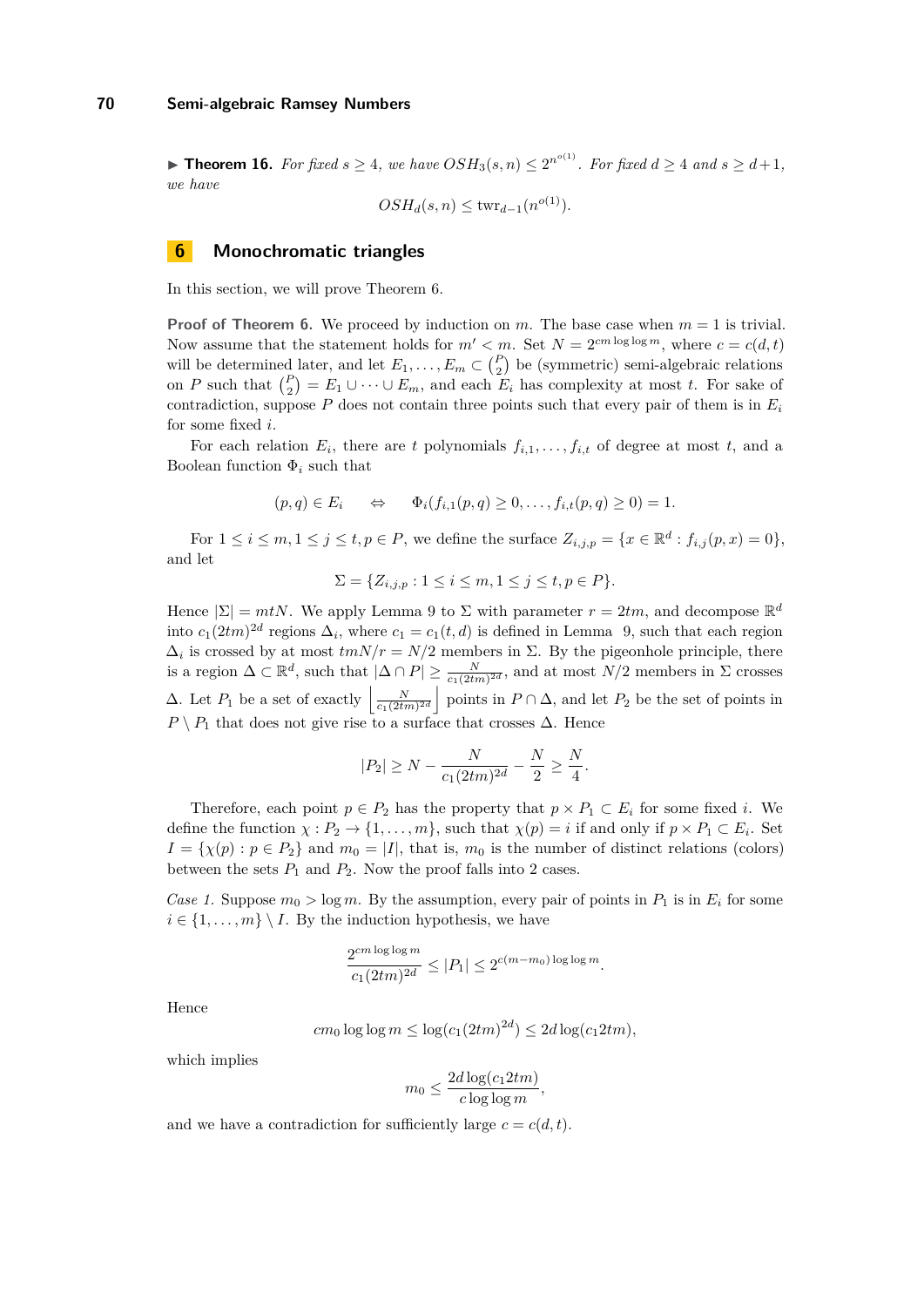*Case 2.* Suppose  $m_0 \leq \log m$ . By the pigeonhole principle, there is a subset  $P_3 \subset P_2$ , such that  $|P_3| \geq \frac{N}{4m_0}$  and  $P_1 \times P_3 \subset E_i$  for some fixed *i*. Hence every pair of points  $p, q \in P_3$ satisfies  $(p, q) \notin E_i$ , for some fixed *i*. By the induction hypothesis, we have

$$
\frac{2^{cm \log \log m}}{4m_0} \le |P_3| \le 2^{c(m-1) \log \log m}.
$$

Therefore

 $c \log \log m \leq \log(4m_0) \leq \log(4 \log(m)),$ 

which is a contradiction since  $c$  is sufficiently large. This completes the proof of Theorem [6.](#page-3-1)  $\blacktriangleleft$ 

#### <span id="page-12-0"></span>**6.1 Lower bound construction and Schur numbers**

Before we prove Theorem [7,](#page-3-2) let us recall a classic Theorem of Schur [\[31\]](#page-14-7) which is considered to be one of the earliest applications of Ramsey Theory. A subset of numbers  $P \subset \mathbb{R}$  is said to be *sum-free* if for any two (not necessarily distinct) elements  $x, y \in P$ , their sum  $x + y$  is not in *P*. The Schur number  $S(m)$  is defined to be the maximum integer *N* for which the integers  $\{1, \ldots, N\}$  can be partitioned into *m* sum-free sets.

Given a partition  $\{1, \ldots, N\} = P_1 \cup \cdots \cup P_m$  into *m* parts such that  $P_i$  is sum-free, we can define an *m*-coloring on the edges on a complete  $(N + 1)$ -vertex graph which does not contain a monochromatic triangle as follows. Let  $V = \{1, \ldots, N+1\}$  be the vertex set, and we define the coloring  $\chi : \binom{V}{2} \to m$  by  $\chi(x, y) = i$  iff  $|x - y| \in P_i$ . Now suppose for sake of contradiction there are vertices *x, y, z* that induces a monochromatic triangle, say with color *i*, such that  $x < y < z$ . Then we have  $y - x, z - y, z - x \in P_i$  and  $(y - x) + (z - y) = (z - x)$ , which is a contradiction since  $P_i$  is sum free. Therefore  $S(m) < R_2(3; m)$ .

Since Schur's original 1916 paper, the lower bound on *S*(*m*) has been improved by several authors [\[2,](#page-13-17) [1,](#page-13-18) [22\]](#page-14-16), and the current record of  $S(m) \geq \Omega(3.19^m)$  is due to Fredricksen and Sweet [\[24\]](#page-14-8). Their lower bound follows by computing  $S(6) \geq 538$ , and using the recursive formula

$$
S(m) \ge c_{\ell}(2S(\ell) + 1)^{m/\ell},
$$

which was established by Abbott and Hanson [\[1\]](#page-13-18). Fredricksen and Sweet also computed  $S(7) \geq 1680$ , which we will use to prove Theorem [7.](#page-3-2)

<span id="page-12-1"></span>▶ **Lemma 17.** *For each integer*  $\ell \geq 1$ *, there is a set*  $P_{\ell}$  *of* (1681)<sup> $\ell$ </sup> *points in* R *equipped with semi-algebraic relations*  $E_1, \ldots, E_{7\ell} \subset {P_{\ell} \choose 2}$ , such that

- 1.  $E_1 \cup \cdots \cup E_{7\ell} = \binom{P_{\ell}}{2},$
- **2.** *E<sup>i</sup> has complexity at most 5000,*
- **3.**  $E_i$  is translation invariant, that is,  $(x, y) \in E_i$  iff  $(x + C, y + C) \in E_i$ , and
- **4.** *the graph*  $G_{\ell,i} = (P_{\ell}, E_i)$  *is triangle free for all i.*

**Proof.** We start be setting  $P_1 = \{1, 2, ..., 1681\}$ . By [\[24\]](#page-14-8), there is a partition on  $\{1, ..., 1680\}$ *A*<sub>1</sub> ∪ · · · ∪ *A*<sub>7</sub> into seven parts, such that each *A*<sup>*i*</sup> is sum-free. For  $i \in \{1, ..., 7\}$ , we define the binary relation  $E_i$  on  $P_1$  by

$$
(x, y) \in E_i \qquad \Leftrightarrow \qquad (1 \le |x - y| \le 1680) \wedge (|x - y| \in A_i).
$$

Since  $|A_i| \leq 1680$ ,  $E_i$  has complexity at most 5000. By the arguments above, the graph  $G_{1,i} = (P_1, E_i)$  is triangle free for all  $i \in \{1, \ldots, 7\}$ . In what follows, we blow-up this construction so that the statement holds.

Having defined  $P_{\ell-1}$  and  $E_1, \ldots, E_{7\ell-7}$ , we define  $P_{\ell}$  and  $E_{\ell-6}, \ldots, E_{\ell}$  as follows. Let  $C = C(\ell)$  be a very large constant, say  $C > (5000 \cdot \max\{P_{\ell-1}\})^2$ . We construct 1681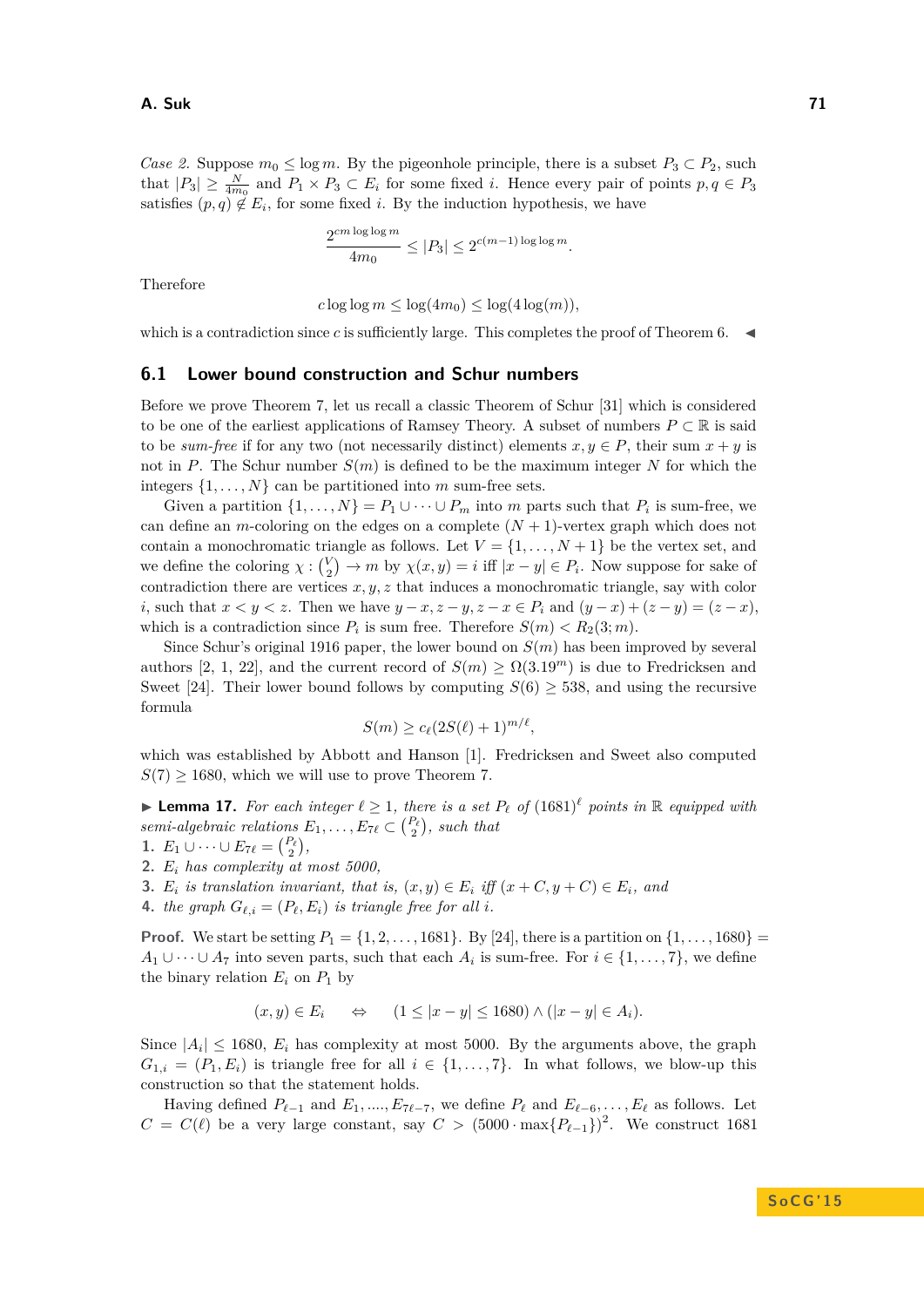translated copies of  $P_{\ell-1}$ ,  $Q_i = P_{\ell-1} + iC$  for  $1 \leq i \leq 1681$ , and set  $P_{\ell} = Q_1 \cup \cdots \cup Q_{1681}$ . For  $1 \leq j \leq 7$ , we define the relation  $E_{\ell-7+j}$  by

 $(x, y) \in E_{\ell-7+i}$   $\Leftrightarrow$   $(C/2 \le |x-y| \le 1682C) \wedge (\exists z \in A_i : ||x-y|/C - z| < 1/1000).$ 

Clearly  $E_1, \ldots, E_{7\ell}$  satisfy properties (1), (2), and (3). The fact that  $G_{\ell,i} = (P_{\ell}, E_i)$  is triangle follows from the same argument as above.

Theorem [7](#page-3-2) immediately follows from Lemma [17.](#page-12-1)

#### **References**

- <span id="page-13-18"></span>**1** H. L. Abbott and D. Hanson. A problem of schur and its generalizations. *Acta Arith.*, 20:175–187, 1972.
- <span id="page-13-17"></span>**2** H. L. Abbott and L. Moser. Sum-free sets of integers. *Acta Arith.*, 11:392–396, 1966.
- <span id="page-13-15"></span>**3** P. K. Agarwal and J. Erickson. Optimal partition trees. In *In Proc. 26th Ann. ACM Sympos. Comput. Geom.*, pages 1–10, 2010.
- <span id="page-13-13"></span>**4** P. K. Agarwal and J. Erickson. Geometric range searching and its relatives. In J. E. Goodman B. Chazelle and R. Pollack, editors, *Advances in Dicsrete and Computational Geometry*, pages 1–56, 1998.
- <span id="page-13-2"></span>**5** M. Ajtai, J. Komlós, and E. Szemerédi. A note on ramsey numbers. *J. Combin. Theory Ser. A*, 29:354–360, 1980.
- <span id="page-13-9"></span>**6** N. Alon, J. Pach, R. Pinchasi, R. Radoičić, and M. Sharir. Crossing patterns of semialgebraic sets. *J. Combin. Theory Ser. A*, 111:310–326, 2005.
- <span id="page-13-11"></span>**7** S. Basu, R. Pollack, and M. F. Roy. *Algorithms in Real Algebraic Geometry*. Springer-Verlag, Berlin, 2nd edition edition, 2006.
- <span id="page-13-3"></span>**8** T. Bohman. The triangle-free process. *Adv. Math.*, 221:1653–1677, 2009.
- <span id="page-13-4"></span>**9** T. Bohman and P. Keevash. The early evolution of the *h*-free process. *Invent. Math.*, 181:291–336, 2010.
- <span id="page-13-6"></span>**10** B. Bukh and M. Matoušek. Erdős-Szekeres-type statements: Ramsey function and decidability in dimension 1. *Duke Math. Journal*, 63:2243–2270, 2014.
- <span id="page-13-12"></span>**11** B. Chazelle, H. Edelsbrunner, L. Guibas, and M. Sharir. A singly exponential stratification scheme for real semi-algebraic varieties and its applications. *Theor. Comput. Sci.*, 84:77– 105, 1991.
- <span id="page-13-14"></span>**12** K. L. Clarkson and P. W. Shor. Applications of random sampling in computational geometry, ii. *Discrete Comput. Geom.*, 4:387–421, 1989.
- <span id="page-13-8"></span>**13** D. Conlon, J. Fox, J. Pach, B. Sudakov, and A. Suk. Ramsey-type results for semi-algebraic relations. *Trans. Amer. Math. Soc.*, 366:5043–5065, 2014.
- <span id="page-13-5"></span>**14** D. Conlon, J. Fox, and B. Sudakov. Hypergraph ramsey numbers. *J. Amer. Math. Soc.*, 23:247–266, 2010.
- <span id="page-13-16"></span>**15** V. Dujmović and S. Langerman. A center transversal theorem for hyperplanes and applications to graph drawing. In *In Proc. 27th Ann. ACM Sympos. Comput. Geom.*, pages 117–124, 2011.
- <span id="page-13-10"></span>**16** M. Eliáš, J. Matoušek, E. Roldán-Pensado, and Z. Safernová. Lower bounds on geometric Ramsey functions. *SIAM J. Discrete Math*, 28:1960–1970, 2014.
- <span id="page-13-7"></span>**17** M. Eliáš and J. Matoušek. Higher-order Erdős-Szekeres theorems. *Advances in Mathematics*, 244:1–15, 2013.
- <span id="page-13-0"></span>**18** P. Erdős. Some remarks on the theory of graphs. *Bull. Amer. Math. Soc.*, 53:292–294, 1947.
- <span id="page-13-1"></span>**19** P. Erdős, A. Hajnal, and R. Rado. Partition relations for cardinal numbers. *Acta Math. Acad. Sci. Hungar.*, 16:93–196, 1965.